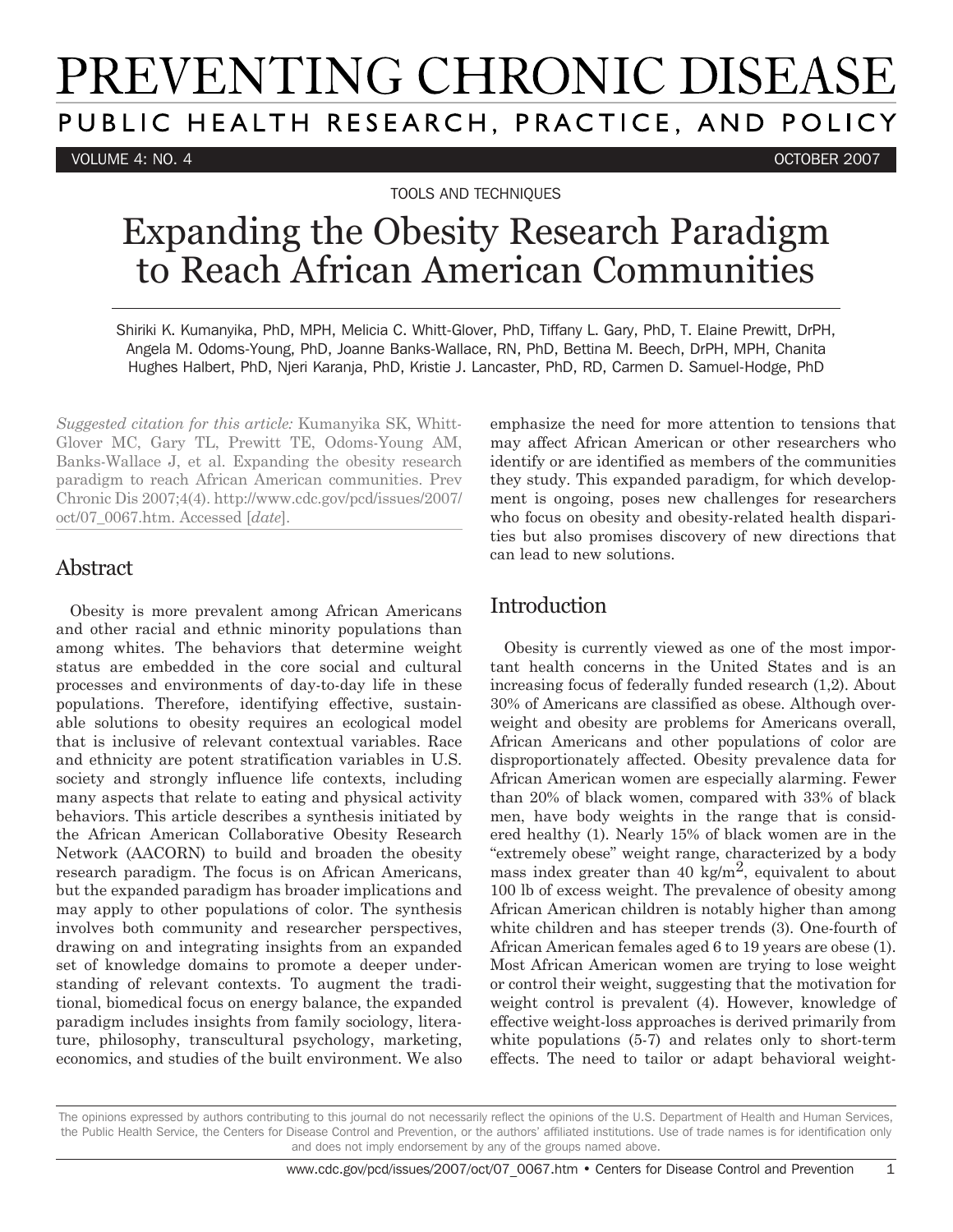loss approaches for specific populations is recognized, but effective ways to do this with African Americans have not been identified (8-11).

The purpose of this article is to describe a synthesis of efforts to build and broaden the research paradigm for obesity interventions in African Americans. Although at a basic level obesity results from an energy imbalance, (i.e., intake of excess calories in relation to caloric expenditure) behaviors such as overeating and physical inactivity that contribute to obesity are shaped by broader contexts, including social, economic, and political factors, and are embedded in the processes of day-to-day life (12-15). Consequently, research on effective approaches to obesity prevention and treatment must involve examination of complex pathways and ultimately must include identifying means of changing relevant contexts. Reliance on biomedical or individual behavior-change models, which are less inclusive of social and environmental variables, may limit the ability to identify effective, sustainable solutions. In such models, social contextual variables are often considered only indirectly, as barriers or facilitators to achieving targeted health goals.

Accordingly, identifying approaches to obesity prevention and treatment that are feasible and effective in African American communities requires a focus on life contexts in these communities. Work emanating from fields such as sociology and history has long supported the perspective that social and environmental contexts, particularly in the United States, are strongly defined by race and ethnicity (16).

# Synthesis of Broader Perspectives

The synthesis of efforts to build and broaden the research paradigm on obesity interventions in African Americans was initiated by the African American Collaborative Obesity Research Network (AACORN). The synthesis builds on the results of the organization's first national workshop, held in August 2004 in Atlanta, Georgia, in collaboration with the Centers for Disease Control and Prevention's Division of Nutrition and Physical Activity. The Appendix to this article includes a summary of key presentations and related references from the workshop. This workshop was consistent with AACORN's mission to stimulate research that will enhance the likelihood of effecting permanent solutions to obesity and obesityrelated health problems in African American communities and will increase the visibility and agency of African American researchers in obesity research (17). Involving both community and researcher perspectives and drawing on and integrating insights from a broader set of knowledge domains expands the paradigm for obesity research to promote a deeper understanding of the relevant contexts.

In contrast to the typical focus on the health issue of obesity, in which aspects of the social context may be recognized only as they seem to interfere with individual behavioral change, the goal of this workshop was to *begin* with the social ecology (i.e., considering first the ways of life, assets, and challenges in African American communities) (18), and then attempting to determine where food, activity, and weight-related variables fit in. We argue that this procedure may give a more realistic picture of what anchors or motivates weight-related behaviors, what potential pathways for change are realistic and feasible, and what effective change will require. Although we are motivated by the particularly critical need to address obesity in African American communities, we believe that progression toward such an expanded paradigm may be needed in other ethnic minority populations, both generally and in relation to obesity.

# Reframing and Expanding the Research Paradigm: Concepts and Process

AACORN has articulated priority research recommendations (17) related to designing and conducting more contextually relevant and effective obesity prevention and treatment interventions. These research recommendations build on the National Institutes of Health (NIH) obesity research agenda (2,19), provide rationale and directions related specifically to African American communities, and include several recommendations that may improve the relevance of research on obesity prevention and treatment interventions by including the contextual variables of African American community and family life (17):

- Better characterize perceptions of food, eating, physical activity, and weight and their roles in African American family and community life.
- Determine the extent to which food, activity, and weightrelated market behaviors of African Americans are influenced by targeted marketing and local availability

The opinions expressed by authors contributing to this journal do not necessarily reflect the opinions of the U.S. Department of Health and Human Services, the Public Health Service, the Centers for Disease Control and Prevention, or the authors' affiliated institutions. Use of trade names is for identification only and does not imply endorsement by any of the groups named above.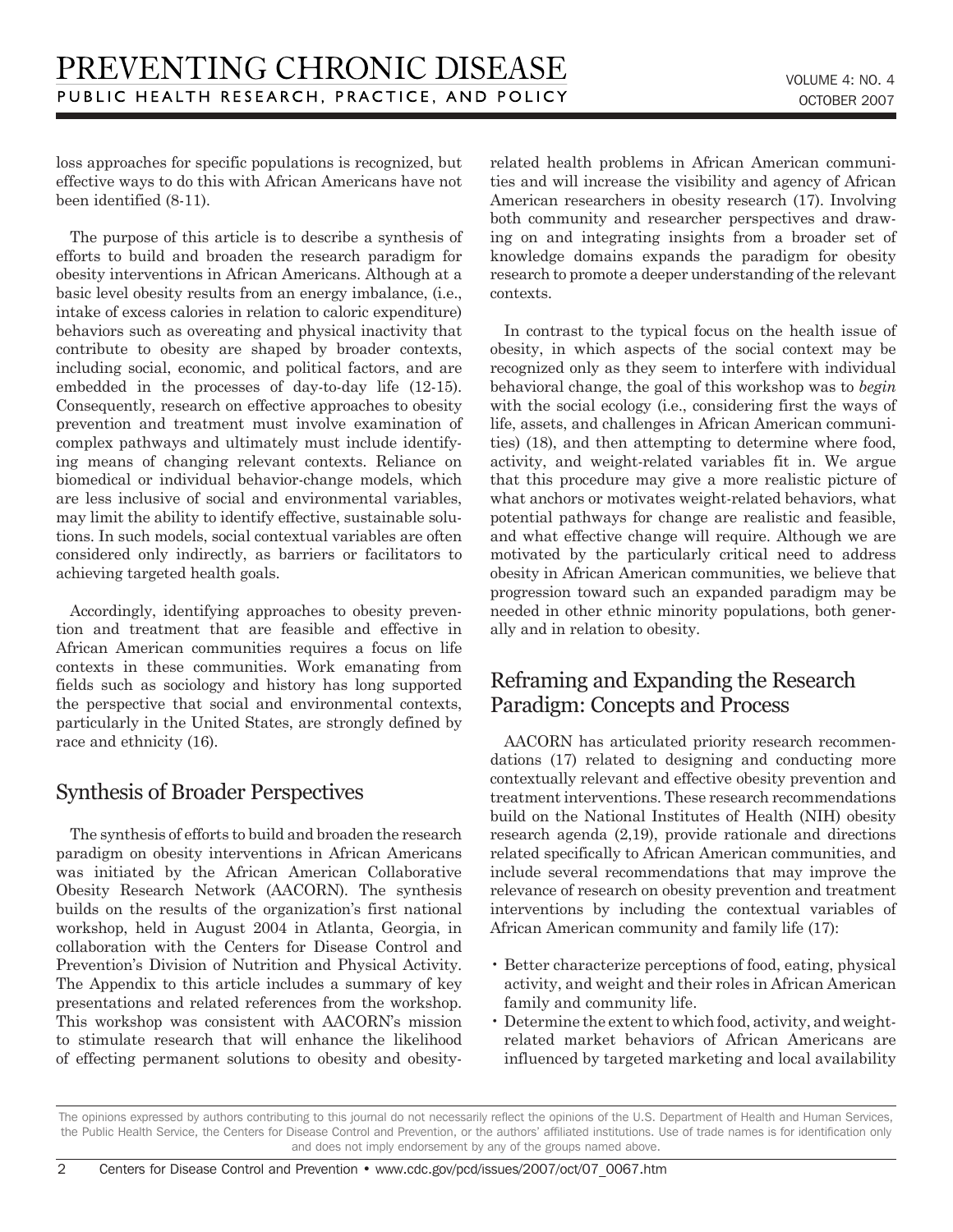of foods and how perceptions of buying power shape food choices.

- Obtain a better understanding of the processes whereby African American communities undergo cultural and structural changes and the key determinants of these processes.
- Design and evaluate weight-loss and weight-control strategies geared to African American families, social settings, and social dynamics.
- Increase qualitative and community-based research with African American communities to elicit underlying perceptions, issues, and priorities to derive insights for measurement and program design and to promote sustainability.
- Increase the number of African American researchers involved in obesity research, including researchers from disciplines such as family studies, child development, urban planning, and social work.
- Convene an ongoing, multidisciplinary group of experts, e.g., from health, education, human development, marketing, humanities, social science, economics, and urban planning, to develop comprehensive obesity research initiatives with African American communities.

These recommendations call for an increased emphasis on qualitative research and community-based participatory research (CBPR) and also for involving experts from a more diverse set of disciplines who can shed light on the "lifeworlds" of African Americans and provide a better sense of the community processes that need to be included in any framework for interventions. Lifeworld is a concept that emphasizes

. . . the centrality of perception for human experience. This experience is multi-dimensional and includes the experience of individual things and their contextual/perceptual fields, the embodied nature of perceiving consciousness, and the intersubjective nature of the world as it is perceived, especially our knowledge of other subjects, their actions and shared cultural structures (20).

Consistent with the perspective described above, the paradigm expansion was guided by questions such as

- Who can help us understand the deeper aspects of cultural and psychosocial processes that may influence the relationships of African American women to food?
- Who are the scholars who study aspects of day-to-day

life in African American communities?

- What disciplines do these scholars represent?
- Do they consider food and health issues in their work?
- How might their research approaches and methodologies differ from those typical in the obesity research field?
- How can we access and integrate the knowledge and experience from these other fields?

We also asked ourselves

- How do obesity research issues look from inside African American communities?
- What approaches can university researchers take to render research as relevant and effective as possible?
- How do approaches taken by African American researchers differ from those taken by other researchers?

The Figure describes the conceptualization and process involved in expanding the paradigm for obesity research with reference to African Americans. As the Figure illustrates, considerations related to the design and implementation of obesity-related interventions are viewed through three different lenses or perspectives: 1) those of African Americans in the communities of interest for research; 2) those of African American researchers; and 3) those of the research community in general, which also reflect the perspectives of research funders. Incorporating the views of community partners about obesity research and engaging community members through academic–community research partnerships is essential to this expanded paradigm. The perspectives of African American researchers are shown as interacting with community perspectives and linked to, but also distinct in some ways from, those of researchers in general (i.e., researchers who are not also members of the African American community). This emphasizes the importance of recognizing the dual perspectives that may apply when researchers are members (with respect to ethnic identity and shared history and experiences) of the communities they study and at the same time members of the academic community and accountable to research funders. While these dual perspectives play out for most researchers, many African American researchers, for the historical and sociopolitical reasons explained below, have to resolve intense social dichotomies inherent in this duality.

As shown in the Figure, at the center of the process of expanding the research paradigm is the traditional focus on energy balance and weight control at the inter-

The opinions expressed by authors contributing to this journal do not necessarily reflect the opinions of the U.S. Department of Health and Human Services, the Public Health Service, the Centers for Disease Control and Prevention, or the authors' affiliated institutions. Use of trade names is for identification only and does not imply endorsement by any of the groups named above.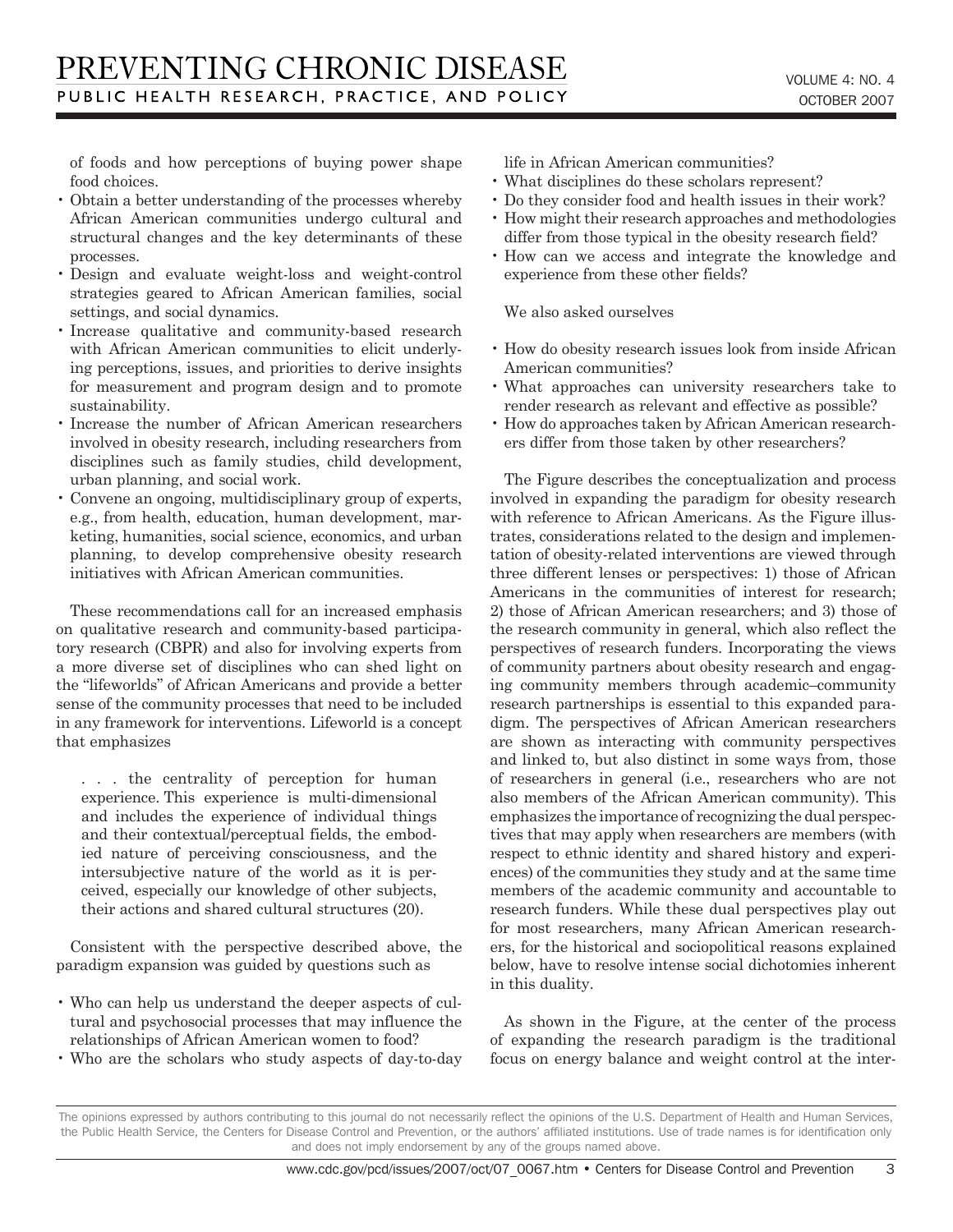section of three knowledge domains that relate to African American communities ("expanded knowledge domains"). Historical and social contexts and cultural and psychosocial processes are fundamental aspects of African American lifeworlds as are physical and economic environments. The elements within each domain correspond to topics from family sociology, literature, philosophy, transcultural psychology, marketing, economics, and studies of the built environment (Appendix). Reflections on these knowledge domains from the three different perspectives ("research lenses") yield five interrelated themes that pertain to research content and methods. Content themes relate to the importance of community and family life and of the historical legacy and core values that shape the context for research in African American communities. Method themes relate to the potential value of qualitative approaches, such as ethnography and content analysis of literary works; engaging communities; and the ability of African American researchers to leverage their insider status in ways that benefit the research endeavor. Explanation of these themes is the main thrust of this article. The Table lists the subthemes identified within each theme. Crossreferences to presentations in the Appendix are included, where applicable, to provide links to relevant references.

### Community and Family Life

Four subthemes emerged on community and family life contexts for obesity research (See summaries in Appendix for Robin Jarrett, Beverly Guy Sheftall, and Jerome Williams.)

#### Community-specific environmental influences

African Americans are racially segregated and, as a population, are less likely than whites to live in physical environments that support healthful eating and physical activity. One quarter (24.7%) of African Americans live below the poverty line, and another 24% have incomes between 100% and 200% of the poverty line (21). The comparable figures for non-Hispanic whites are



Figure: AACORN's Expanded Obesity Research Paradigm. Reprinted with permission of the African American Collaborative Obesity Research Network.

This paradigm expansion is based on the premise that the behaviors that determine weight status are embedded in the core social and cultural processes and environments of dayto-day life. Therefore, identifying effective solutions to obesity requires an ecological model that is inclusive of relevant contextual variables, which include variables influenced by race, ethnicity, and social position. *Center:* The traditional focus on caloric intake and output is depicted in the intersection of knowledge domains potentially informative for developing interventions on eating, physical activity, and weight. This representation conveys the utility of factoring in knowledge of historical and social contexts, cultural and psychosocial processes, and the physical and economic environments that influence preferences, perceived and actual choices related to food and activity, and the relative ease or difficulty of exercising these choices. Such knowledge is fundamental to understanding the perspectives and day to day experiences that are the backdrop for weight control efforts. Accessing relevant knowledge from these expanded domains is enhanced by interactions with scholars in fields such as family sociology, literature, philosophy, transcultural psychology, economics, marketing, and urban planning. *Left:* What is seen, asked, and heard depends on who is looking and listening. Important eyes and ears for understanding weight issues include those of lay members of the communities of interest (e.g., African Americans in researched communities) and researchers in relevant fields whose expertise incorporates insights based on lived experiences and shared identity with the community of interest (e.g., African American researchers in nutrition, physical activity, public health, and other areas), in addition to other researchers with relevant interests and expertise, and research sponsors. *Right:* Content and methodological themes emanating from this inclusive, integrative paradigm applied to African Americans highlight 1) the importance of considering family and community interactions related to food acquisition, food- and activity-related social interactions, the structure and organization of community processes, women's roles, and differences by generation, social position, and other demographic variables; 2) the potential influence of the collective historical legacy of slavery and its derivatives on core values such as trust and loyalty and on interactions with the health care system, media, and other social institutions; 3) the potential value of qualitative investigations that include direct observations, eliciting and analyzing narratives, and exploring the content of literary expressions to yield different or richer insights than obtained from more typical biomedical approaches; 4) the essential need to fully incorporate the views, expertise, and agency of community partners in the research process; and 5) the potential benefits and challenges of encouraging African American researchers to leverage their insider status in ways that benefit the communities they study, the research endeavor, and their own academic careers.

The opinions expressed by authors contributing to this journal do not necessarily reflect the opinions of the U.S. Department of Health and Human Services, the Public Health Service, the Centers for Disease Control and Prevention, or the authors' affiliated institutions. Use of trade names is for identification only and does not imply endorsement by any of the groups named above.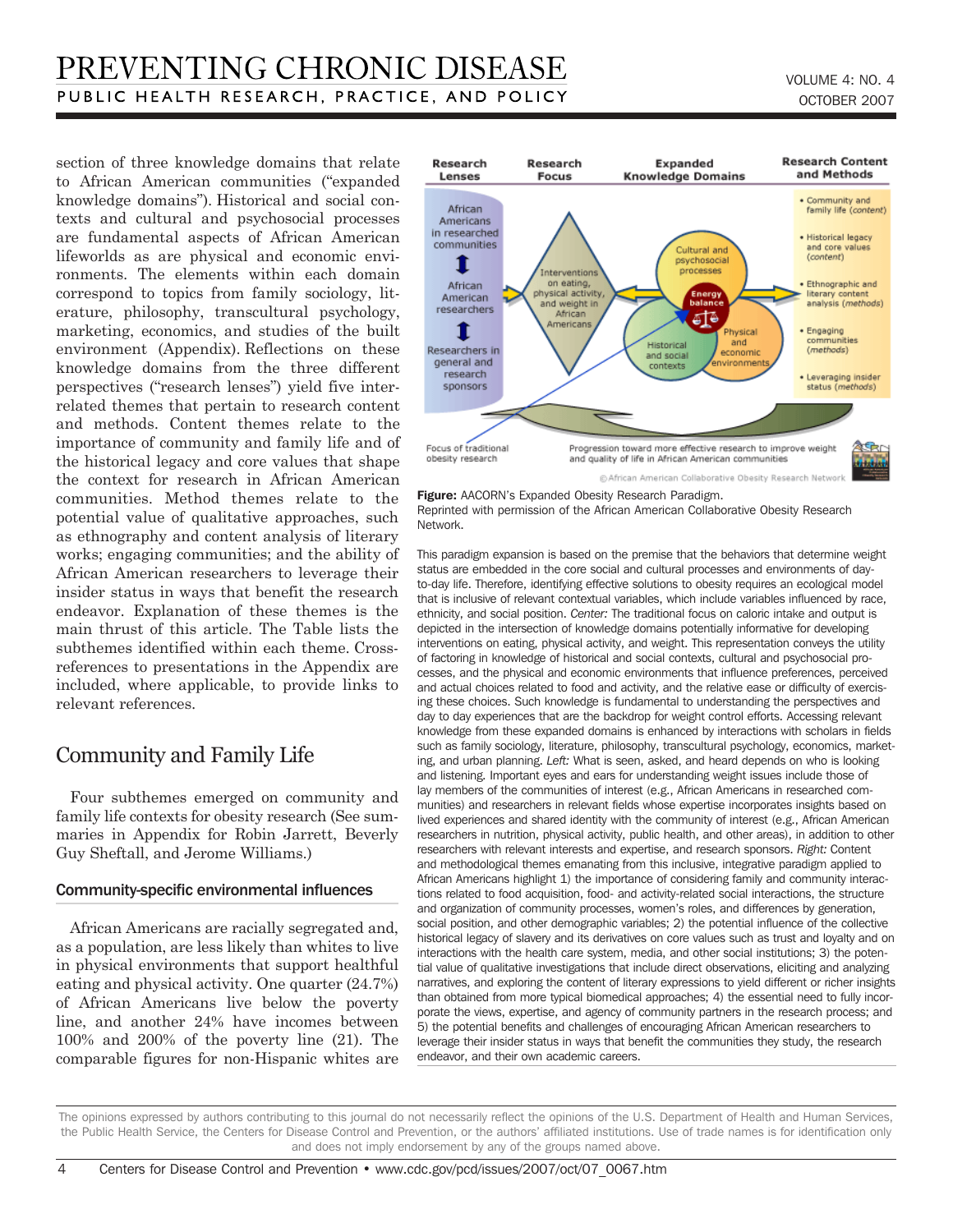8.6% and 15%. Hence, economic constraints on both food choices and opportunities for physically active recreation are disproportionate. Media and other marketing channels directed at African Americans facilitate the targeted advertising of products that are conducive to obesity (e.g., high-fat, low-nutrient foods). Yet these same channels can function as pathways for community-based interventions. Taken together, these environmental forces suggest aboveaverage difficulty for African American adults in following recommendations for weight control for themselves or their children.

#### Community structure and organization

Communities are complex systems with some layers that may not be visible to outsiders. Learning how communities are organized and how they operate may increase the ability to take a holistic or integrated approach to the design of programs to address food, activity, and weight. For example, how do families in low-income African American communities obtain their resources, and do they share them? What is the effective household income in an intergenerational household? What are the informal social networks that provide norm-setting, assistance, and support to people in the community? How do people take care of each other in times of difficulty, especially where major life challenges are constant phenomena?

Another aspect of structure and organization relates to temporal and spatial variation in how people interact within a neighborhood. Who controls what spaces? Is the same place or route safe at some times during the day but not at others? Ethnography suggests that identifying such sources of variation and understanding how people interact will give a different picture of life in communities than one would obtain on the basis of survey measures typically used to describe communities for comparative reasons.

#### Women as a central focus

The high prevalence and severity of obesity among black women strongly influence the context for addressing obesity in African American communities. Many black women are heads of households. They have respected and influential roles in extended families, religious and civic organizations, and in other types of social networks, and they control most food shopping and preparation. Certain food-related roles may be integral to black women's positions of influence in their communities. Use of food as a mechanism to cope with stresses related to poverty, sexual abuse, violence, and racial discrimination is relatively more adaptive than coping through the use of alcohol or drugs as palliatives (22). Having a large body size may have adaptive elements as well (i.e., convey strength and power and offer protection from domestic and street violence). Researchers designing interventions to change eating behaviors or weight must be cognizant of the possibility that long-term changes in community perspectives related to food and weight could alter other aspects of the social ecology. In this sense it is impractical to design interventions on overweight or obesity that are incongruent with black women's needs and perspectives. Interventions may first need to address alternative ways to meet needs and evolve different or expanded perspectives on food, activity, and weight issues.

#### Heterogeneity

The common misperception of African Americans or African American communities as homogeneous ignores within-group diversity. African Americans share common experiences in certain critical ways (e.g., the ongoing reality of racial discrimination, the history of slavery and related psychosocial and cultural legacies for the majority who are U.S.-born). Yet, the heterogeneity in African American communities also should be emphasized, for example, in differences in socioeconomic status, family types, neighborhood characteristics, and in urban versus rural areas and regions of the country; and diversity in values and psychosocial perspectives. Effects of socioeconomic status on obesity in African Americans are not always predictable based on patterns observed in whites. Aspects of being African American that are relatively independent of socioeconomic status may also influence obesity and related health problems.

### Historical Legacy and Core Values

The slave trade that brought people of African descent to the United States and its related history of inhumane treatment, coupled with contemporary circumstances of African Americans that evolved from this legacy, shape core values and norms within African American culture and deep psychosocial perspectives in African American communities. The following two subthemes require consideration. (See summaries in Appendix for Howard McGary and Linda James Meyers.)

The opinions expressed by authors contributing to this journal do not necessarily reflect the opinions of the U.S. Department of Health and Human Services, the Public Health Service, the Centers for Disease Control and Prevention, or the authors' affiliated institutions. Use of trade names is for identification only and does not imply endorsement by any of the groups named above.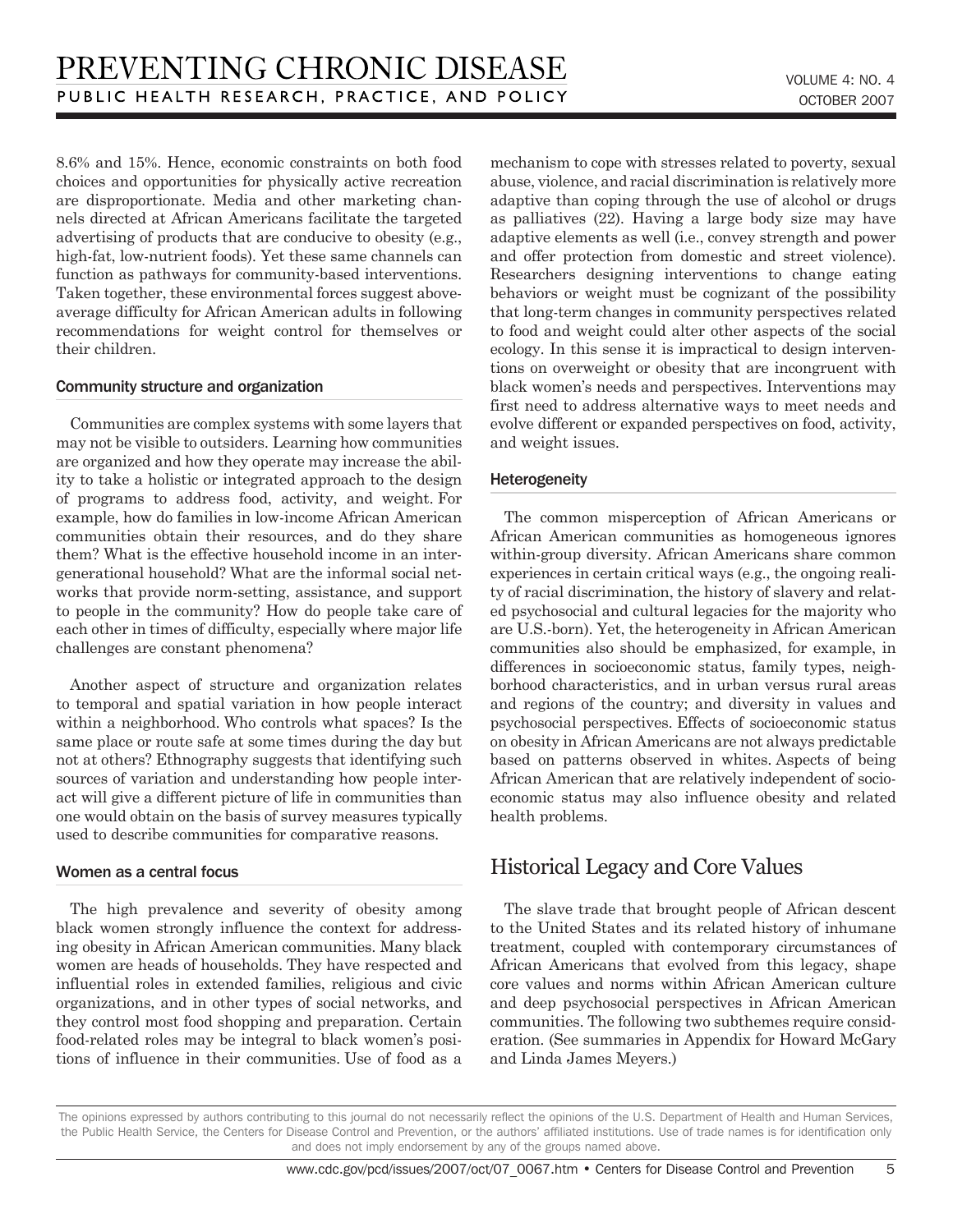#### Historical importance of trust

Researchers should go far beyond the philosophical perspectives of trust in human relations to fully understand the concepts of trust and distrust in the setting of health disparities research and why it is so important to establish, gain, and maintain trust when working in African American communities. Survival during slavery, and especially during attempts to gain freedom, was highly dependent on blind trust and loyalty within networks and was coupled with ingrained distrust for anyone identified as benefiting from or maintaining slavery. This instinctive reliance on trust and distrust in guiding actions and alliances was reinforced during the 20th century civil rights struggle. It continues to be reinforced by various sociopolitical events and circumstances reflective of institutionalized racism, and it influences interactions of African Americans with the society at large. To permanently dispel distrust of health care institutions or their personnel among African Americans, for example, and to remedy the harm that can result from it will require that several generations of Americans fully embrace the principle that all people are, indeed, created equal — in other words, a major social change in the way that American society views its responsibilities to all citizens. Community-partnered research on obesity or other health issues can actually help to foster such social change. In any case, relying on superficial approaches or not understanding the reciprocal and longterm loyalty dimensions that come with gaining trust will be counterproductive.

#### Collective trauma

The legacy of slavery and prolonged exposure to various forms of sustained socioeconomic and sociopolitical distress also has imposed intergenerational psychological consequences in the form of post-traumatic stress. This is analogous in concept to the legacy attributed to the Holocaust among Jews. The callous denial of humanity during slavery constitutes a collective trauma that has created a permanent yearning for a meaningful sociocultural grounding for African Americans. There are diverse individual experiences with, and expressions of, this need for grounding, both within and across generations. Individuals have different sensitivities to this trauma and a wide variety of ways of coping with it. The impact of this historical legacy on the collective of the African American community, therefore, varies with time, context, and situation.

Creative approaches are needed to uncover how these deeper issues of historical trauma can fit with the need for health promotion in African Americans generally and for weight control specifically. The continuing exposure to race-related adverse experiences influences the priority given to other aspects of the lifeworld. Combined with the effects of past and current exposure to material deprivation, community norms may condone behaviors such as overeating as acceptable coping strategies in spite of the effects on body weight. Collectively, African Americans' social concerns clearly supersede weightrelated concerns, although weight-related concerns may add to the burden.

### Ethnography and Literary Content Analysis

Even well-validated survey instruments are often based on a general, superficial understanding of salient issues. That is, they may measure something well, but that "something" must always fit into preconceptualized pigeonholes. Particularly when used to study traditionally disenfranchised populations whose perspectives are not usually sought, naturalistic research methods can help researchers to gain insights that can only be obtained by "hearing the voices" of people inside these communities. Qualitative research requires personal commitment, lifetime involvement, and skills from the researcher that differ from those for quantitative research.

Two subthemes related to learning to hear the voices are the potential value of ethnography and the analysis of literary works. (See summaries for Robin Jarrett and Beverly Guy Sheftall in the Appendix.)

#### Ethnographic research methods

Ethnography allows extended and repeated observations of people in their day-to-day life contexts and deepens the understanding of communities and their members (23). Ethnography can "unpack" the perceptions of reality by the groups under study and create a canvas of relevant information to guide intervention. Relevant to obesity, ethnography can identify unrecognized facets of community life that relate to eating, activity, and weight control.

#### Literary representations of African American life

Content analysis of African American literary works

The opinions expressed by authors contributing to this journal do not necessarily reflect the opinions of the U.S. Department of Health and Human Services, the Public Health Service, the Centers for Disease Control and Prevention, or the authors' affiliated institutions. Use of trade names is for identification only and does not imply endorsement by any of the groups named above.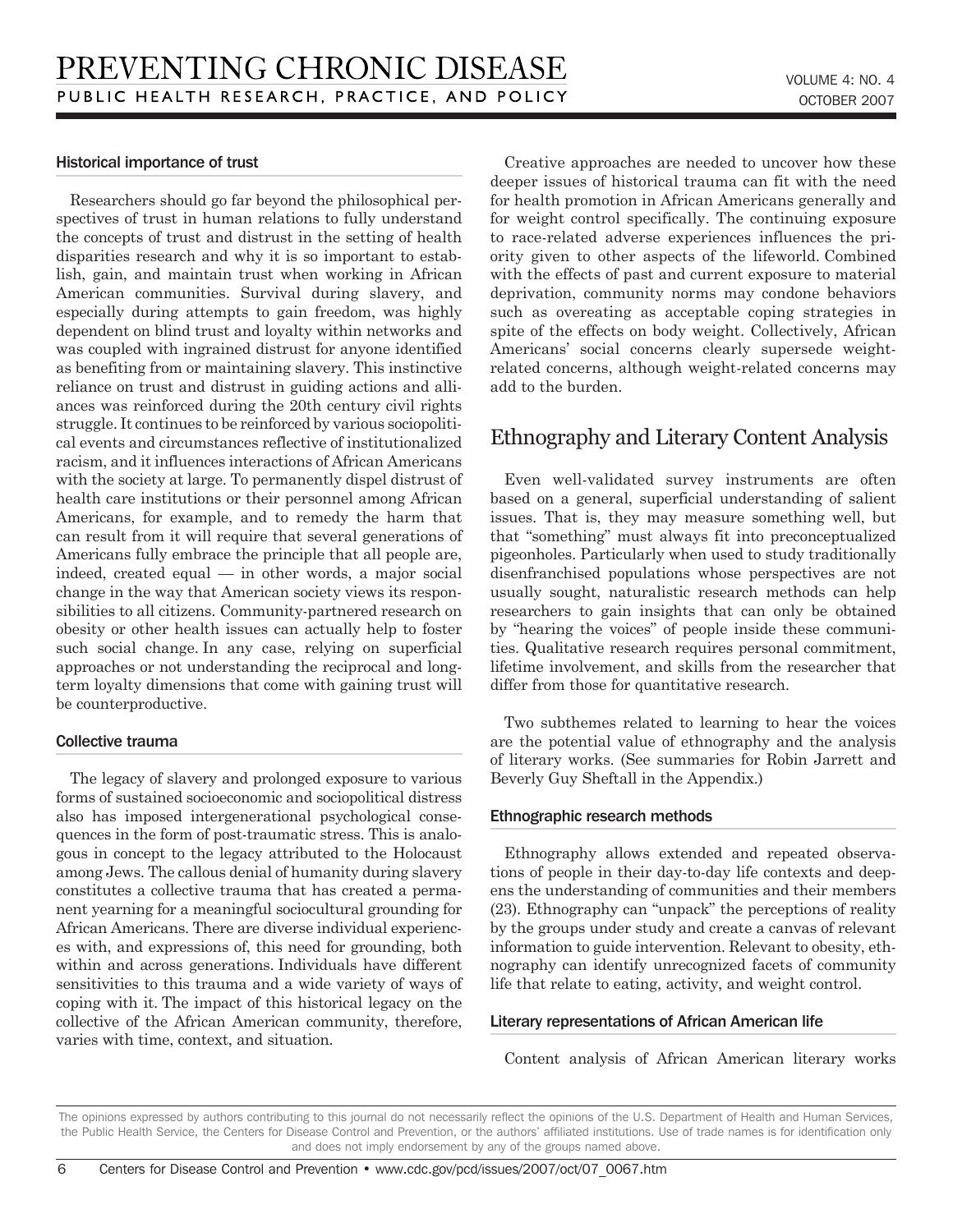to understand relevant issues in context is an unused or underused option for learning more about life in African American communities and understanding where and how food and weight issues fit in. Referring to works of African American writers or film producers, for example, takes advantage of the insights of these artists in identifying truths that reflect variations on the collective, lived experiences of African Americans. In addition to the potential value of this approach for gaining a better understanding of the context for weight-related interventions, literary works, film, and television productions may also provide innovative vehicles for interventions (i.e., health promotion messages could be incorporated into these works).

# Engaging Communities

The research lenses in the Figure remind us of the differences in research perspectives of community members and academic researchers and of the need for CBPR to integrate and balance these perspectives (24). Although the importance of genuine CBPR approaches is clear, the potential benefits of CBPR to communities and their members may be compromised by unintended consequences of poor implementation, which means that the research itself may also be compromised (25). It is essential to clarify how best to achieve community involvement in a manner that is mutually satisfactory and beneficial to community and academic partners. This means, foremost, the creation of trust and of a social contract of long-term loyalty. It implies explicit steps for creating opportunities for communities to discuss their perceptions of health problems, what resources they have, what priorities they set, and to determine their sense of what approaches have the potential to remedy problems.

The differences in perspective, the social distance, and the power inequity between academic researchers and community-based research partners are major hindrances to increasing mutual trust and respect (25). Communitybased research partners are in a relatively weak position with respect to obtaining funding directly, which renders them dependent on and subordinate to universities, which further complicates their relationship with academic researchers. (See summaries in Appendix for Margaret Grayson and Anna Huff, Robin Jarrett, Howard McGary, and Linda James Meyers.)

#### Community members as equal research partners

Academic institutions and researchers have traditionally viewed researched communities as "subjects" (i.e., people and settings that researchers can probe and rectify with their expertise). It is difficult to change this cultural lens of the professional researcher; a new lens is needed. Researchers must view community partners as equals who bring vital and different knowledge and expertise to the research process. Without this view, changes in interactions with community partners may be implemented on the surface but not carried through on other levels (e.g., related to decision making and sharing of resources), even by those who are well-intended and who embrace, intellectually, the need for CBPR. Insufficient commitment to this aspect of equity will create a backlash because of the aforementioned problems of trust and distrust. Learning and training should be bidirectional between academic researchers and community partners and should involve a commitment to hearing and speaking truth from both directions.

#### Community strengths

Partnering with community members and organizations helps academicians to learn from community members' knowledge and experience. Partnering will also identify strengths and opportunities often overlooked that can be leveraged for health improvement. Communities that survive under difficult economic and sociopolitical conditions have, by definition, developed ways to work around or remove barriers and live with or solve complex problems. The survival skills of community members, when properly understood, may also be potential assets that can facilitate both participation in health research and improvements in community health. Health research participation and improved community health can, in turn, add to community capacity and community strengths.

#### Increase direct benefits to researched communities

Communities benefit more from research if resources are shared, thereby avoiding duplication and the attendant potential for excessive burden, and also facilitating synergistic effects among projects and over time. Our paradigm fosters coordination among researchers studying the same communities and feedback to communities about the results of research conducted in their or similar communities.

 $\overline{7}$ 

The opinions expressed by authors contributing to this journal do not necessarily reflect the opinions of the U.S. Department of Health and Human Services, the Public Health Service, the Centers for Disease Control and Prevention, or the authors' affiliated institutions. Use of trade names is for identification only and does not imply endorsement by any of the groups named above.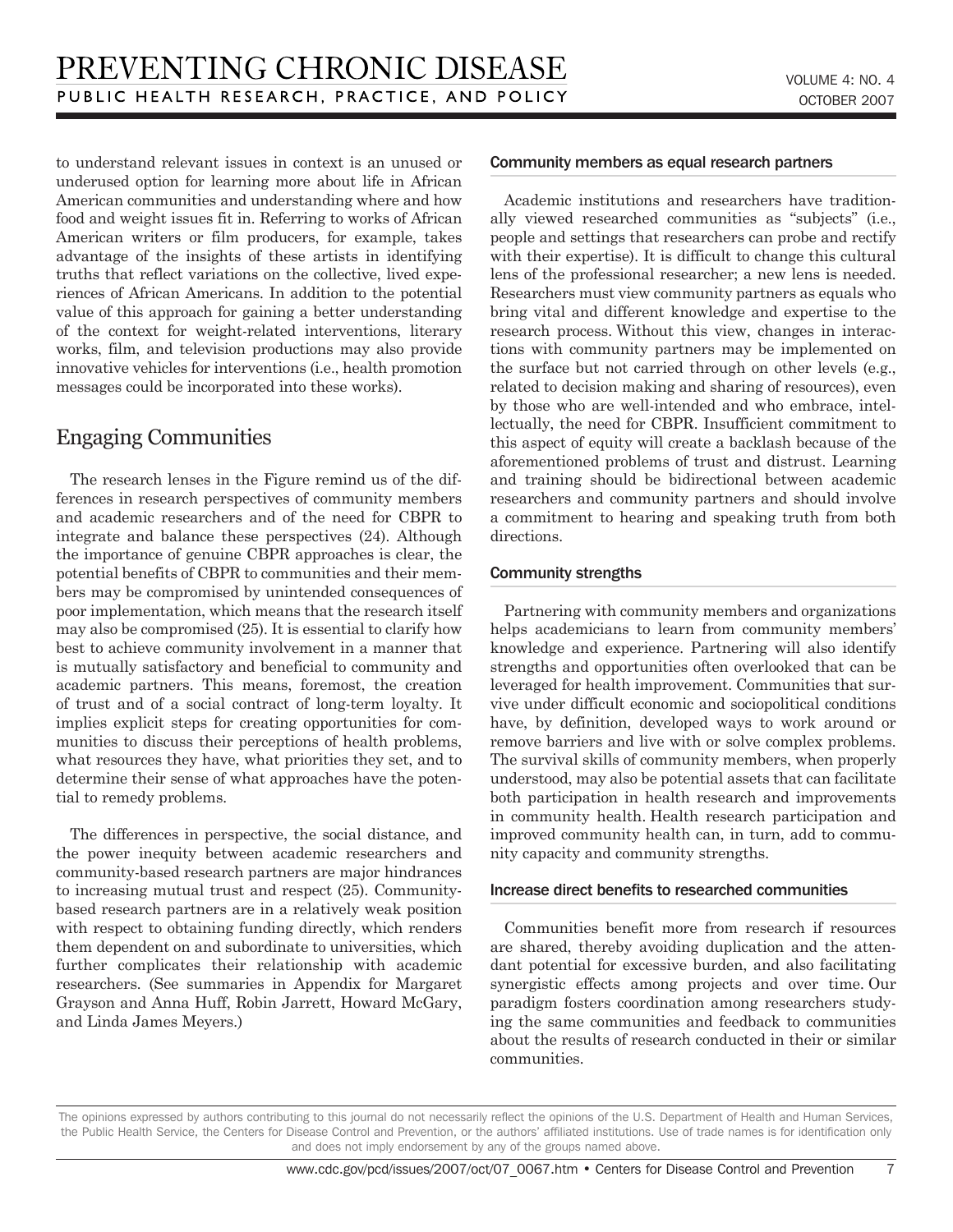### Leveraging Insider Status

The research lenses in the Figure highlight the dual perspectives that may occur when African American researchers identify or are identified as members of the communities they study while they also maintain allegiance and accountability to the academic research enterprise. African Americans are connected by a shared social history. Researchers function in a professional context and culture. Hence, this dual perspective is unavoidable. When the duality relates to an ethnic identity that is associated with a long history of denigration, abuse, and denial of humanity, it becomes potentially distressing. Even when African American researchers who, for reasons of social class or lived experience, do not identify personally with African American research participants, they may nevertheless be viewed as "one of us" by study participants or community members because they are African American. This scenario creates subtle and not so subtle challenges, both in the academic community and in the ethnic community (26). There are several important, interrelated subthemes:

#### Establishing trust and credibility

Insider status may create the potential for greater rapport and trust, but this is not automatic. African American health professionals and researchers may encounter distrust or low credibility if they fail to acknowledge their commonality with some of the same issues faced by the people from the community. Finding an effective social distance or posture may be difficult, and what is effective in this respect may change over the course of relationships with communities. On the other hand, appearing to overidentify (i.e., with one's ethnic community) may lead to alienation from peers in the scientific community and role confusion for the researcher. African American researchers conducting research with African American communities may have an almost daily dilemma in how to find and maintain trust and credibility in both worlds.

### Connections to communities of reference

Research in African American communities that is conducted by African Americans will still involve crosscultural relationships in certain respects (i.e., professional perspective, social class, or other experience-based variables). Cross-cultural relations require constant attention to the double lenses that are used and take a long time to fit comfortably (27). In principle, in using CBPR, the connection with the community becomes open-ended and will flow from research to service, to advocacy, back to research, to social relations, and then to more research. For many African American and other ethnic minority researchers, retaining ongoing, close, personal connections with communities of reference may be critical to assessing and enhancing insider knowledge and evaluating the validity of professional perspectives. This process also provides opportunities to reciprocate with community service, where that is desirable, and to renew the motivation to make the effort needed to conduct research under complex and difficult circumstances. However, remaining connected also means continuing to experience — at least through empathy — the problems one is trying to address or to work around. Conducting research as an insider is, therefore, also potentially more stressful than when one can maintain an outsider perspective. One may hear the voices long after the data have been analyzed and the paper published.

### Objectivity and expectations

Researchers who have advocacy goals or insider perspectives may feel, and perhaps want, to be personally involved with and affected by the research participants and the subject matter. This desire for personal involvement goes against the grain of the prevailing biomedical paradigm, which stresses maximum objectivity of researchers and in which a relatively detached stance toward research participants is the norm. In addition, identification with the researched community or being identified by the community as an advocate may also create demands (external or self-imposed) to ensure that the community benefits in some immediate way from providing access and participation. The business of research has potentially exploitative elements. The desire or obligation to give back to the community may be a major consideration for some researchers but may not be highly valued or rewarded by the academic institution sponsoring the research. Strong tensions develop between institutional demands or practices and a researcher's commitment to the well-being of the community in which the research is focused or based, although this tension varies among institutions. The greatest problems may arise when the institution in question is located in or very close to the communities where the research takes place and where historic academic–community relationships have been difficult, as is true for many U.S. academic medical centers. Nevertheless, the desire to see

The opinions expressed by authors contributing to this journal do not necessarily reflect the opinions of the U.S. Department of Health and Human Services, the Public Health Service, the Centers for Disease Control and Prevention, or the authors' affiliated institutions. Use of trade names is for identification only and does not imply endorsement by any of the groups named above.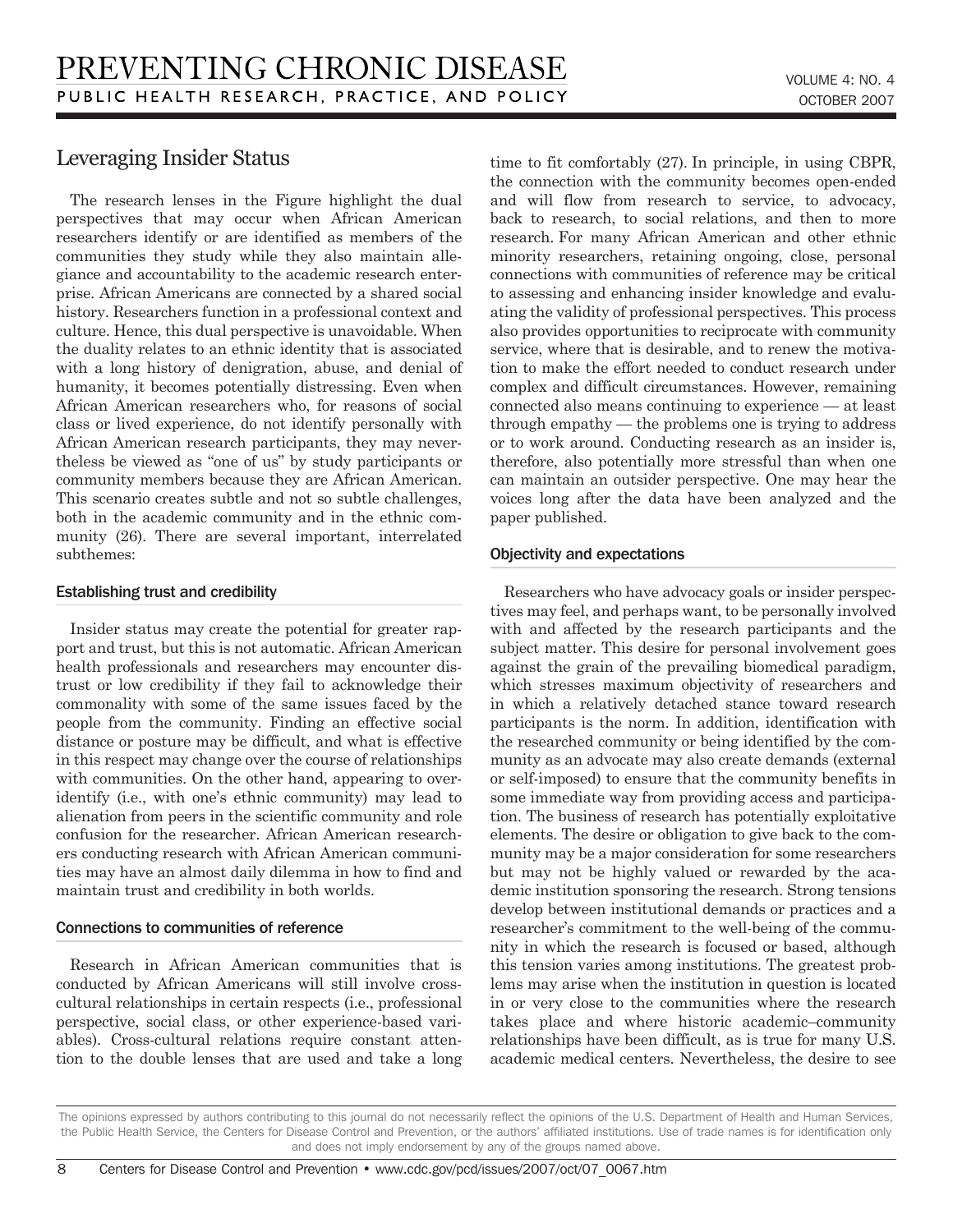communities benefit is a legitimate and ethical consideration for how researchers interact with communities and how they view the balance of benefits to communities and institutions. Ideally, researchers can provide service to the communities in ways that also stimulate and sustain community members' interest in, and capacity for, participation in health research.

#### Finding social and professional support

Researchers as well as mentors and colleagues should acknowledge the psychological and social demands associated with functioning in a combined insider–outsider role and should appreciate the potentially above-average or qualitatively different needs for supportive environments. Both the time and the opportunities to obtain appropriate and adequate support are needed.

# **Implications**

No consensus exists on how to improve obesity research in communities of color (8-10). (See summary in Appendix for Shiriki Kumanyika.) Various types of cultural adaptations have been used in studies with African Americans: limiting the audience (inviting only African Americans to participate); matching staff ethnicity by hiring only African American staff; including content designed to appeal to the perceived sociocultural perspectives of African American audiences; and including community members in the conceptualization and development of program content and format and to access traditions, views, norms, core values, and language or culturally influenced perspectives (8,9).

These types of adaptations apparently do not confer a dramatic advantage in the ability of African Americans to lose weight (8). Many approaches used are intuitively appealing and theoretically based to some extent (8,9), but culturally adapted programs have often yielded disappointing results. Weight losses reported in published studies of programs that include such adaptations have often been negligible or very small, and retention rates are not necessarily better than in other programs (8,10). The reasons for low success rates in studies of culturally adapted programs — in which success is judged on the basis of attained weight loss — may be explained by structural differences between these types of studies and clinical studies of efficacy that yield more impressive weight losses. Culturally adapted programs differ from efficacy trials in that their settings are less amenable to control by the researcher; their duration is often shorter; the study populations are more heterogeneous and less likely to have been selected on the basis of their ability to adhere to the program; behavior change approaches are less strict and are designed to be more responsive to participant needs and interests; and the staff are less likely to be highly trained specialists. Although these characteristics often render culturally adapted programs more relevant to and representative of the community of interest and more feasible for dissemination, they also tend to reduce the strength or effective dose of the weight-loss counseling delivered.

On the other hand, the possibility that other important outcomes are positively affected by such programs should be considered. Weight control programs touch upon many aspects of people's lives other than specific eating and physical activity behaviors. For example, behavior-change counseling may target various cognitive processes, coping strategies, stress management, social skills, and personal administrative skills, such as time management, priority setting, and problem solving, and may encourage selfreflection and building of self-confidence. Benefits in these areas may occur whether or not the weight-loss goal is achieved during the applicable follow-up period and could ultimately have positive implications for the health or quality of life of participants. Assessing such benefits could provide important insights about the dynamics of culturally adapted programs.

Particularly pertinent is our assessment that the emphasis on *culture* in studies conducted to date has been relatively narrow and has focused on sociocultural attitudes and beliefs about food or physical activity or on changing the intervention setting without attention to the more fundamental social context issues we have explored here. We have identified few whole-community or comprehensive studies relevant to obesity prevention or control (11). As we have discussed, individual behavior issues related to eating and physical activity are intertwined with social, physical, economic, and policy environments. Some very fundamental and structural aspects of the environments of African American life are biased toward unhealthy dietary patterns and physical inactivity (28,29). (See presentations by Jerome Williams, Adam Drewnowski, and Kristie Lancaster and Melicia Whitt-Glover in Appendix.) Weight gain may be incidental to coping strategies such as an overreliance on food to manage emotions, cope with stress, or reward children, combined with reliance on

The opinions expressed by authors contributing to this journal do not necessarily reflect the opinions of the U.S. Department of Health and Human Services, the Public Health Service, the Centers for Disease Control and Prevention, or the authors' affiliated institutions. Use of trade names is for identification only and does not imply endorsement by any of the groups named above.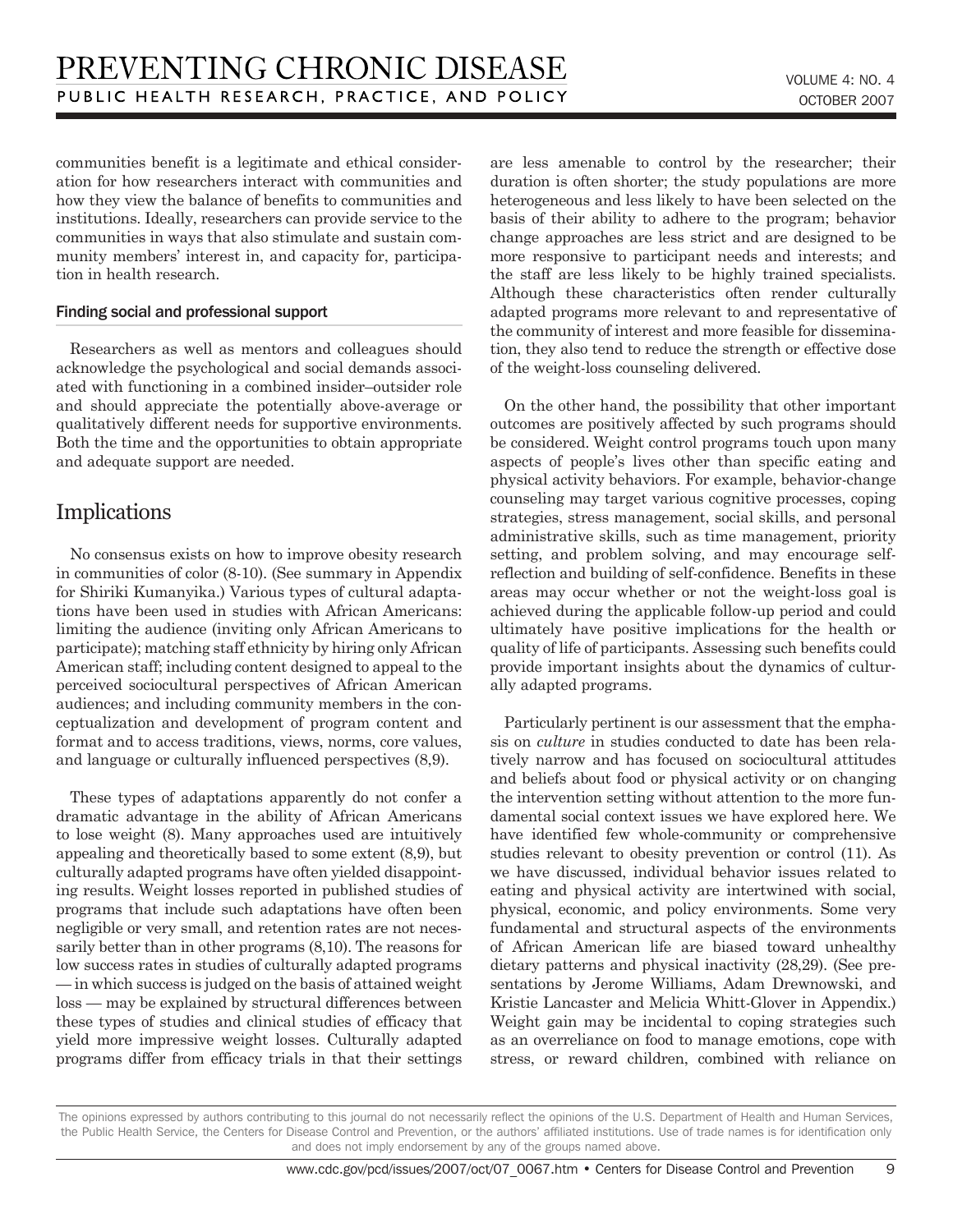television watching for recreation and to keep children engaged because it is affordable and safe. Individually oriented interventions that address cultural attitudes and beliefs out of context will be insufficient to alter patterns of day-to-day living that are conditioned responses to environmental circumstances. In fact, the entire approach to adapting obesity prevention interventions to the "culture" of African American communities should be reexamined and reframed to be consistent with the expanded paradigm proposed here, that is, based on an ecological model that leads to environmental and policy approaches and also addresses relevant themes in family and community life.

# **Conclusion**

AACORN's 2004 workshop initiated a process of "outof-the-box" thinking about how to frame and study obesity issues in African American communities. The themes identified from this process add structure and detail to the previously developed AACORN research agenda (17), particularly with respect to the importance of multidisciplinary expertise, qualitative research, and high-quality CBPR. The results of this synthesis suggest the type of research that the authors, as African American scholars in fields related to nutrition, physical activity, and obesity, feel especially suited to pursue given our lived experiences and accumulated knowledge. The expanded paradigm highlights the need for African American researchers to become more numerous, effective, and acknowledged in the obesity research field. However, it also highlights the challenges faced by researchers who are linked, through ethnic identity and shared experiences, to the communities they study while also functioning in academic contexts that may not value either the communities or communitybased research.

The expanded paradigm described here suggests that weight-control interventions must be framed more holistically to consider other relevant social and health priorities and to allow for the possibility that excess weight is part of a complex set of adaptations to adverse life circumstances (30). This paradigm, for which development will be ongoing, means new challenges for researchers who focus on obesity and obesity-related health disparities and promises discovery of new directions that can lead to new solutions. We are convinced of the potential value of casting the net widely to identify and work with disciplines and scholars who can contribute to this line of research. Along these lines, the second national AACORN workshop held in August 2006 further explored some of the themes discussed here in a dialogue with researchers and community partners whose work addresses critical contextual issues such as violence prevention, high prevalence of incarceration, housing needs, and environmental justice issues (31).

# Acknowledgments

Dr Kumanyika and AACORN are supported in part by the University of Pennsylvania-Cheyney University of Pennsylvania NCHMD EXPORT Center for Inner City Health, funded under grant P60 MD000209 from the National Institutes of Health. AACORN is also supported by a planning grant from the Robert Wood Johnson Foundation. The authors are indebted to Dr William Dietz, Ms Annie Carr, and Ms Refilwe Moeti of the Division of Nutrition and Physical Activity at the Centers for Disease Control and Prevention for the sponsorship and logistical support for the AACORN 2004 workshop. We are deeply appreciative of the participation of approximately 60 colleagues in this workshop and particularly to the invited speakers, Dr Adam Drewnowski, Ms Margaret Grayson, Ms Anna Huff, Dr Robin Jarrett, Dr Howard McGary, Dr Linda James Myers, Dr Beverly Guy Sheftall, and Dr Jerome Williams, for sharing their insights and experiences during the deliberations (Appendix notes speaker affiliations). We thank Edmund Weisberg for editorial assistance and Dr Christiaan Morssink for his substantive guidance on revisions of the manuscript.

### Author Information

Corresponding Author: Shiriki Kumanyika, PhD, MPH, University of Pennsylvania School of Medicine, CCEB, 8th Floor Blockley Hall, 423 Guardian Dr, Philadelphia PA 19104-6021. Telephone: 215-898-2629. E-mail: skumanyi@ mail.med.upenn.edu.

Author Affiliations: Melicia C. Whitt-Glover, Department of Epidemiology and Prevention, Division of Public Health Sciences, Wake Forest University Health Sciences, Winston– Salem, North Carolina; Tiffany L. Gary, Department of Epidemiology, Johns Hopkins University Bloomberg School of Public Health, Baltimore, Maryland; T. Elaine Prewitt, Department of Health Policy and Management, Fay W.

The opinions expressed by authors contributing to this journal do not necessarily reflect the opinions of the U.S. Department of Health and Human Services, the Public Health Service, the Centers for Disease Control and Prevention, or the authors' affiliated institutions. Use of trade names is for identification only and does not imply endorsement by any of the groups named above.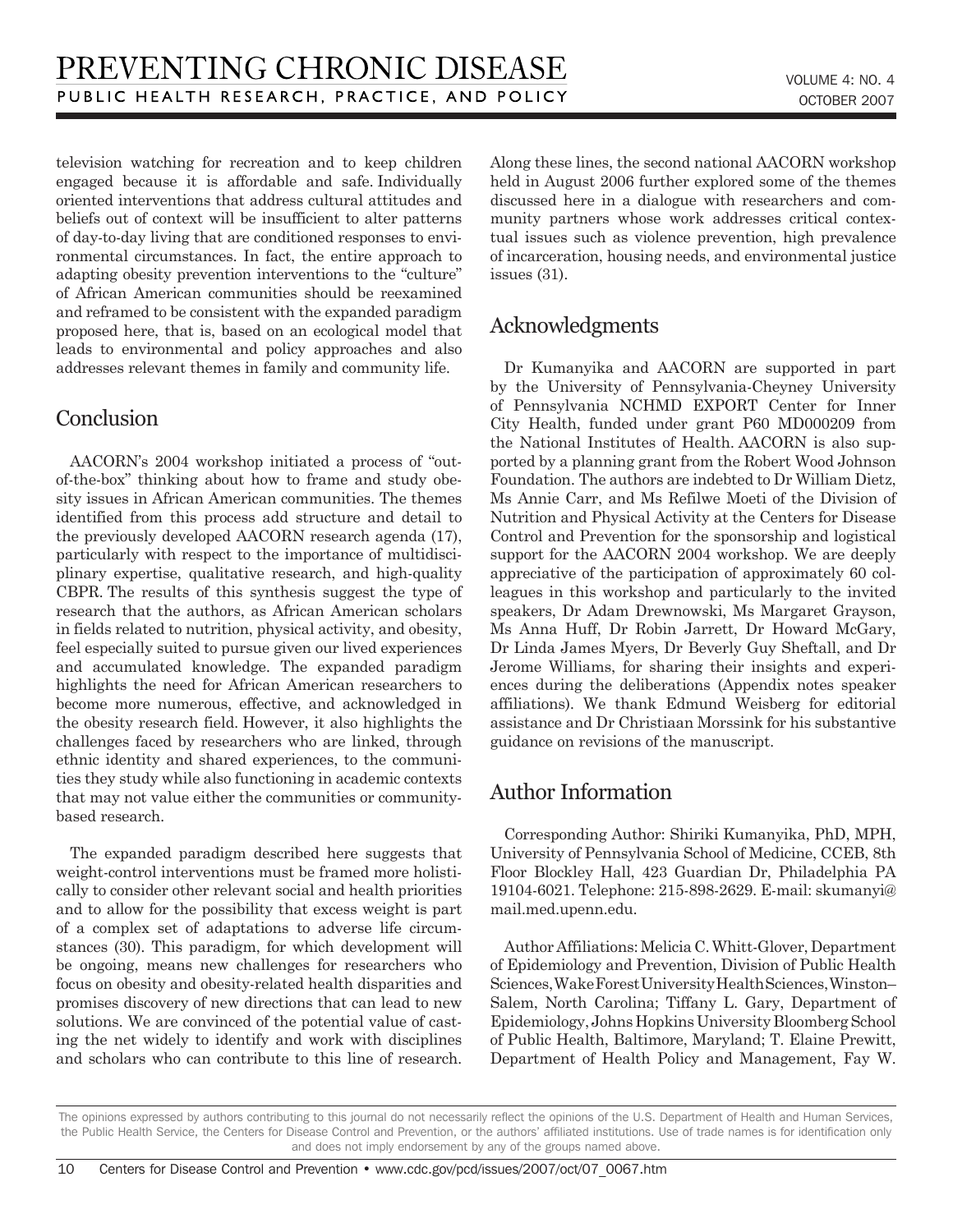Boozman College of Public Health, University of Arkansas for Medical Sciences, Little Rock, Arkansas; Angela M. Odoms-Young, Public Health and Health Education, School of Allied Health, College of Health and Human Sciences, Northern Illinois University, DeKalb, Illinois; Joanne Banks-Wallace, School of Nursing and Program in Women and Gender Studies, University of Missouri, Columbia, Missouri; Bettina M. Beech, Department of Psychology, University of Memphis, Tennessee (current affiliation, Department of Internal Medicine and Public Health, Vanderbilt University, Nashville, Tennessee); Chanita Hughes-Halbert, Department of Psychiatry and Cancer Center, University of Pennsylvania School of Medicine, Philadelphia, Pennsylvania; Njeri Karanja, Kaiser Permanente Center for Health Research, Portland, Oregon; Kristie J. Lancaster, Department of Nutrition, Food Studies, and Public Health, New York University, New York, New York; Carmen D. Samuel-Hodge, Nutrition Department, Schools of Public Health and Medicine, University of North Carolina at Chapel Hill, North Carolina.

# References

- 1. Ogden CL, Carroll MD, Curtin LR, McDowell MA, Tabak CJ, Flegal KM. Prevalence of overweight and obesity in the United States, 1999-2004. JAMA 2006;295(13):1549-55.
- 2. Strategic Plan for NIH Obesity Research. Bethesda (MD): National Institutes of Health. http://www .obesityresearch.nih.gov/About/Obesity\_Entire Document.pdf. Accessed March 17, 2007.
- 3. Freedman DS, Khan LK, Serdula MK, Ogden CL, Dietz WH. Racial and ethnic differences in secular trends for childhood BMI, weight, and height. Obesity (Silver Spring) 2006;14(2):301-8.
- 4. Bish CL, Blanck HM, Serdula MK, Marcus M, Kohl HW 3rd, Khan LK. Diet and physical activity behaviors among Americans trying to lose weight: 2000 Behavioral Risk Factor Surveillance System. Obes Res 2005;13(3):596-607.
- 5. McTigue KM, Harris R, Hemphill B, Lux L, Sutton S, Bunton AJ, et al. Screening and interventions for obesity in adults: summary of the evidence for the U.S. Preventive Services Task Force. Ann Intern Med 2003;139(11):933-49.
- 6. Whitlock EP, Williams SB, Gold R, Smith PR, Shipman SA. Screening and interventions for childhood over-

weight: a summary of evidence for the U.S. Preventive Services Task Force. Pediatrics 2005;116(1):e125-44.

- 7. Clinical guidelines on the identification, evaluation, and treatment of overweight and obesity in adults the evidence report. National Institutes of Health. [Published erratum in: Obes Res 1998;6(6):464]. Obes Res 1998;6 Suppl 2:51S-209S.
- 8. Kumanyika SK. Obesity treatment in minorities. In: Wadden TA, Stunkard AJ, editors. Handbook of obesity treatment. 3rd ed. New York (NY): Guilford Publications, Inc.; 2002. p. 416-46.
- 9. Kumanyika SK. Cultural differences as influences in obesity treatment. In: Bray GA, Bouchard C, eds. Handbook of obesity: clinical applications. 2nd ed. New York (NY): Marcel Dekker; 2004. Vol. 1, Chapter 3. p. 45-67.
- 10. Bronner Y, Boyington JE. Developing weight loss interventions for African-American women: elements of successful models. J Natl Med Assoc 2002;94(4):224- 35.
- 11. Yancey AK, Kumanyika SK, Ponce NA, McCarthy WJ, Fielding JE, Leslie JP, et al. Population-based interventions engaging communities of color in healthy eating and active living: a review. Prev Chronic Dis 2004;1(1). http://www.cdc.gov/pcd/issues/2004/ jan/03\_ 0012.htm
- 12. Booth SL, Sallis JF, Ritenbaugh C, Hill JO, Birch LL, Frank LD, et al. Environmental and societal factors affect food choice and physical activity: rationale, influences, and leverage points. Nutr Rev 2001;59 (3 Pt 2):S21-39; S57-65.
- 13. Kumanyika SK. Minisymposium on obesity: overview and some strategic considerations. Annu Rev Public Health 2001;22:293-308.
- 14. French SA, Story M, Jeffery RW. Environmental influences on eating and physical activity. Annu Rev Public Health 2001;22:309-35.
- 15. Swinburn B, Egger G, Raza F. Dissecting obesogenic environments: the development and application of a framework for identifying and prioritizing environmental interventions for obesity. Prev Med 1999;29(6 Pt 1):563-70.
- 16. Smelser JN, Wilson WJ, Mitchell F, eds. America becoming. Racial trends and their consequences. Vol II. Washington (DC): National Academies Press; 2001.
- 17. Kumanyika SK, Gary TL, Lancaster KJ, Samuel-Hodge CD, Banks-Wallace J, Beech BM, et al. Achieving healthy weight in African American

The opinions expressed by authors contributing to this journal do not necessarily reflect the opinions of the U.S. Department of Health and Human Services, the Public Health Service, the Centers for Disease Control and Prevention, or the authors' affiliated institutions. Use of trade names is for identification only and does not imply endorsement by any of the groups named above.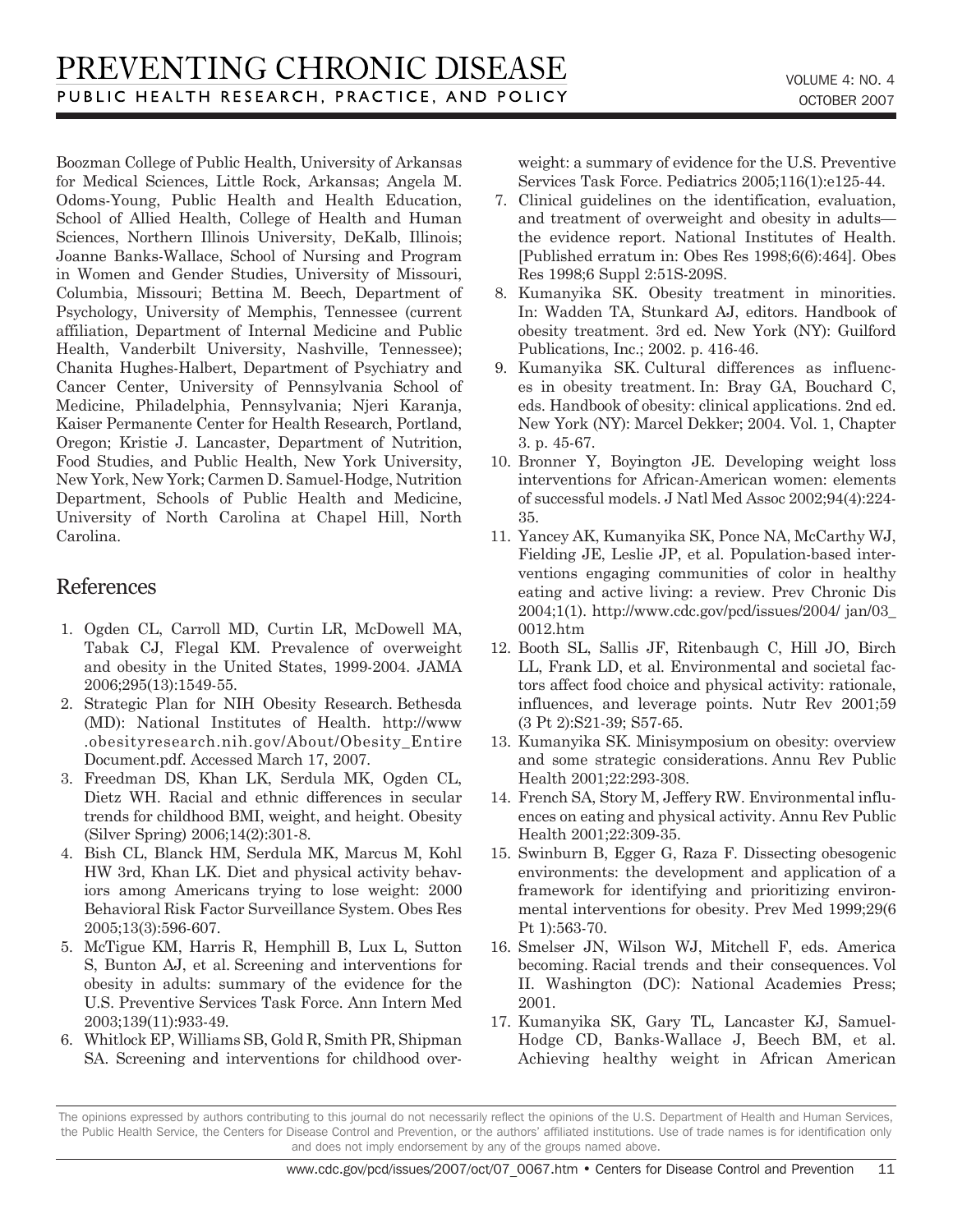communities: research priorities and perspectives. Obes Res 2005;13(12):2037-47.

- 18. McLoyd VC, Hill NE, Dodge KA. African American family life. Ecological and cultural diversity. New York (NY): Guilford Press; 2005.
- 19. Think tank on enhancing obesity research at the National Heart, Lung, and Blood Institute. Executive summary. Bethesda (MD): National Heart, Lung, and Blood Institute; 2004. http://www.nhlbi.nih.gov/health/ prof/heart/obesity/ob\_res\_exsum/ ob\_res\_exsum.pdf. Accessed March 18, 2007.
- 20. Roy Elveton, Carleton College. "Lebenswelt [Lifeworld]." The Literary Encyclopedia. http://www. litencyc.com/php/stopics.php?rec=true&UID=1539. Accessed March 18, 2007.
- 21. Health, United States, 2006. With chartbook on trends in the health of Americans. Hyattsville (MD): National Center for Health Statistics; 2006.
- 22. Hooks B. Sisters of the yam: black women and selfrecovery. Boston (MA): South End Press; 1993.
- 23. Hahn RA. Anthropology and the enhancement of public health practice. In: Hahn RA, Harris KW, eds. Anthropology and public health. New York (NY): Oxford University Press; 1999. Chapter 1. p. 3-24.
- 24. Viswanathan M, Ammerman A, Eng E, Gartlehner G, Lohr KN, Griffith D, et al. Community-based participatory research: assessing the evidence. Summary, evidence report/technology assessment: no. 99. Rockville (MD): Agency for Healthcare Research and Quality; 2004. http://www.ahrq.gov/clinic/epcsums/cbprsum. htm
- 25. Israel BA, Schulz AJ, Parker EA, Becker AB. Review of community-based research: assessing partnership approaches to improve public health. Annu Rev Public Health 1998;19:173-202.
- 26. Smith LT. Decolonizing methodologies. Research and indigenous peoples. London (UK): Zed Books, Ltd; 1999.
- 27. Airhihenbuwa CO. Health and culture. Beyond the western paradigm. Thousand Oaks (CA): Sage Publications; 1995.
- 28. Kumanyika S, Grier S. Targeting interventions for low income and ethnic minority children. Future Child 2006;16(1):187-207.
- 29. Taylor WC, Poston WSC, Jones L, Kraft MK. Environmental justice. Obesity, physical activity, and healthy eating. J Phys Act Health 2006;3(Suppl 1):S30-S54.
- 30. Kumanyika S. Obesity, health disparities, and pre-

vention paradigms: hard questions and hard choices. Prev Chronic Dis 2005;2(4). http://www.cdc.gov/pcd/ issues/2005/oct/05\_0025.htm

31. African American Collaborative Obesity Research Network. Participatory research on African American community weight issues: defining the state of the art. Summary. Second AACORN invited workshop. 2006 Aug 14-15; Philadelphia, PA. http://www.aacorn. org/Acti2006-1075.html

# Table

Table. Obesity-Related Research Content Areas, Issues, and Approaches Identified Through Synthesis of Workshop Presentations and Discussion, Second Annual Scientific Meeting and Workshop, Achieving Healthy Weight in African American Communities: Interdisciplinary Research Directions, 2004

| <b>Theme</b>                                  | <b>Subthemes</b>                                                                                                                                 |
|-----------------------------------------------|--------------------------------------------------------------------------------------------------------------------------------------------------|
| Community and family life                     | • Community-specific environmental<br>influences<br>• Community structure and organization<br>• Women as a central focus<br>• Heterogeneity      |
| Historical legacy and core<br>values          | • Historical importance of trust<br>• Collective trauma                                                                                          |
| Ethnographic and literary<br>content analysis | • Ethnographic research methods<br>• Literary representations of African<br>American life                                                        |
| Engaging communities                          | • Community members as equal research<br>partners<br>• Community strengths<br>• Benefits to researched communities                               |
| Leveraging insider status                     | • Trust and credibility<br>• Connections to communities of refer-<br>ence<br>• Objectivity and expectations<br>• Social and professional support |

The opinions expressed by authors contributing to this journal do not necessarily reflect the opinions of the U.S. Department of Health and Human Services, the Public Health Service, the Centers for Disease Control and Prevention, or the authors' affiliated institutions. Use of trade names is for identification only and does not imply endorsement by any of the groups named above.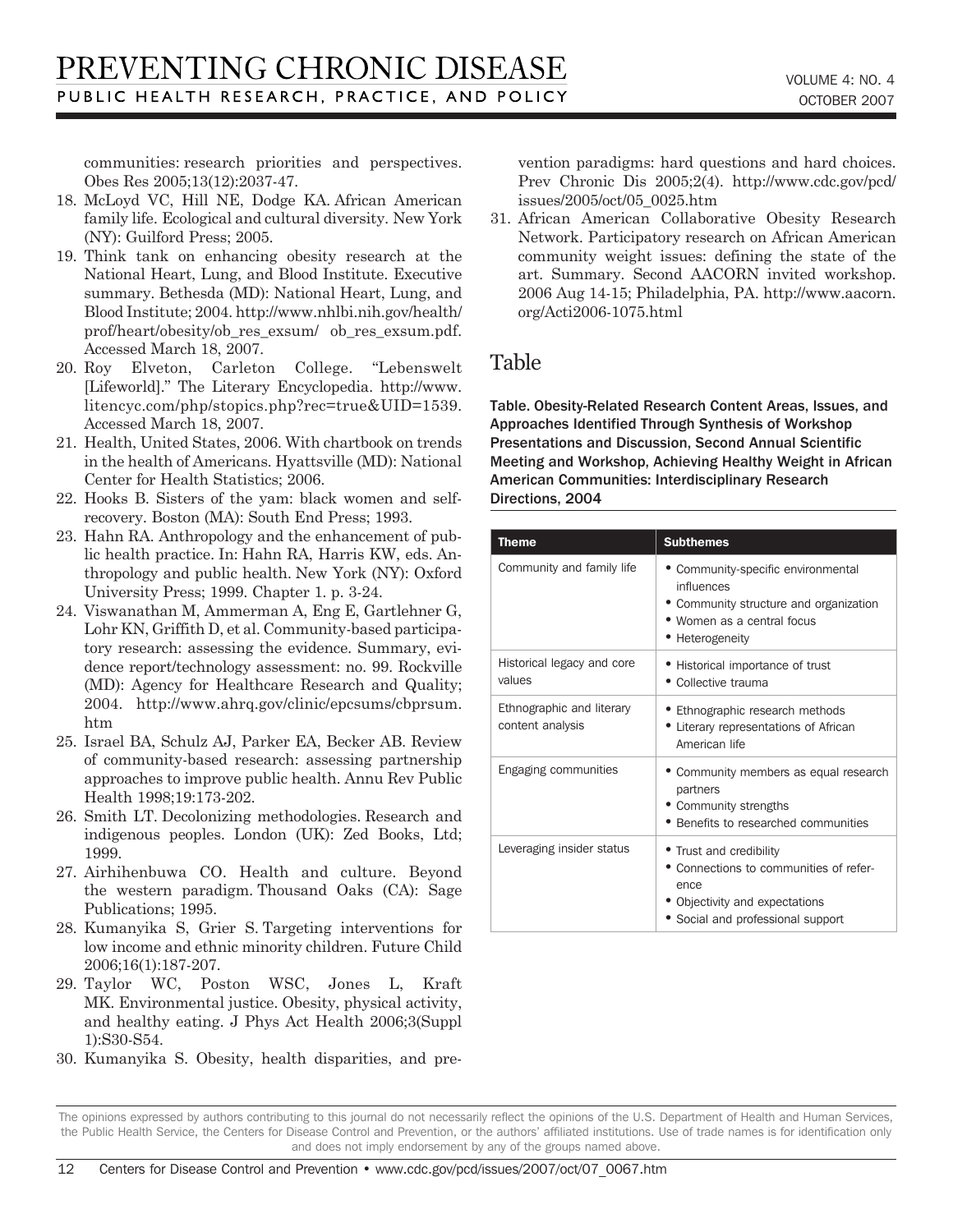# Appendix

# AFRICAN AMERICAN COLLABORATIVE OBESITY RESEARCH NETWORK

*Second Annual Scientific Meeting and Workshop* Achieving Healthy Weight in African American Communities: Interdisciplinary Research Directions Sponsored by the Division of Nutrition and Physical Activity, Centers for Disease Control and Prevention August 9–10, 2004 Wyndham Hotel Downtown, Atlanta

Reprinted with permission of the African American Collaborative Obesity Research Network.

#### Selected Workshop Presentation Summaries

#### **BACKGROUND**

In August 2004, the African American Collaborative Obesity Research Network (AACORN) convened its first interdisciplinary workshop in collaboration with the Centers for Disease Control and Prevention's (CDC's) Division of Nutrition and Physical Activity.

The objective was to explore ways to break new ground in developing effective approaches to address the high prevalence of obesity and related health problems in African American communities. Workshop participants included university researchers; research trainees; community partners engaged in food intake, physical activity, or obesity research or programs in African American communities; and several CDC staff.

Presenters included scholars from fields not traditionally identified with obesity research: family sociology, literature, philosophy, and transcultural psychology. Community partners presented their perspectives on academic–community research partnerships. Other presenters addressed media and marketing issues, food economics, built environment effects on food intake and physical activity, and obesity prevention and treatment studies. Overall, the workshop planted the seeds for research bridging a broad spectrum of disciplines to challenge the primarily biomedical paradigm still used to study obesity, food intake, and physical activity. Conclusions pointed to potential directions for researchers and community partners who study these topics — particularly those who focus on health disparities.

#### **CONTENTS**

#### **Session 1. Historical, Cultural, Sociological, and Literary Influences on Food, Activity, and Weight**

*Contemporary Sociological Factors Influencing African American Life* Robin Jarrett, PhD

*Expressions of African American Life in Literary Works* Beverly Guy Sheftall, PhD

*Philosophical Underpinnings of African American Cultural Values* Howard McGary, PhD

*The Collective Psyche of African Americans* Linda James Myers, PhD

#### **Session 2. Environmental Influences on Food, Activity, and Weight**

*Influence of Media and Marketing* Jerome Williams, PhD

*Impact of the Economy/Economics* Adam Drewnowski, PhD

*Impact of the Built Environment on Food Intake and Physical Activity* Kristie Lancaster, PhD, and Melicia Whitt-Glover, PhD

#### **Session 3. Where Are We Starting?**

*Current Status of the Literature on Obesity Prevention and Treatment in African Americans* Shiriki Kumanyika, PhD, MPH

#### **Session 4. Community Perspectives**

*Southeast Missouri Community Partners for Progress, Inc., and Mid-Delta Community Consortium of the Arkansas Rural Development Network* Margaret Grayson and Anna Huff

The opinions expressed by authors contributing to this journal do not necessarily reflect the opinions of the U.S. Department of Health and Human Services, the Public Health Service, the Centers for Disease Control and Prevention, or the authors' affiliated institutions. Use of trade names is for identification only and does not imply endorsement by any of the groups named above.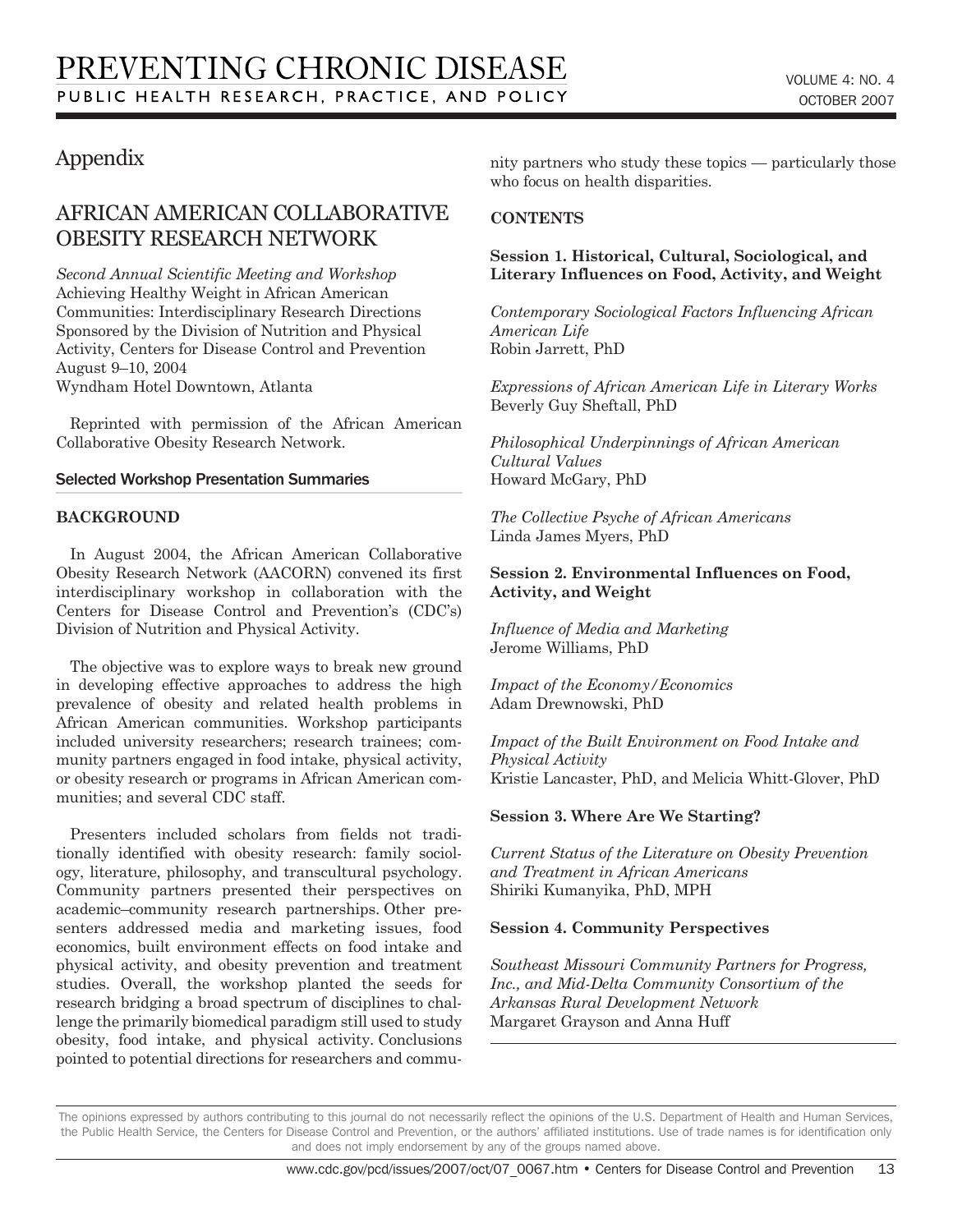# *Contemporary Sociological Factors Influencing African American Life*

Robin Jarrett, PhD Associate Professor, Human and Community Development University of Illinois at Urbana-Champaign Urbana, Illinois

Dr Jarrett provided an in-depth perspective of African American families living in low-income communities in Chicago. She emphasized the importance of using ethnographic methods, such as life histories, to understand the complexities of African American family life; families defined not only by kinship and marriage but also by other interpersonal, sustained family-like relationships. Such relationships provide the basic survival network (e.g., for acquiring resources for food and recreation). Dr Jarrett highlighted the sub-cultural issue of very protective, dominant mother roles, where these women play a central role in resource provision and management. She discussed differences in structure and functioning of "female-headed" and "extended family households"; ways that families pool resources and cooperate; movement in and out of households depending on circumstances, including life transitions; within-household family dynamics, such as crossgenerational and collective parenting; the significance of social roles in defining women's identity and self-worth; and the diverse sources of income, including the role of youth wages and "underground economies."

Dr Jarrett also offered insights about families' perceptions of "good places" and "bad places" within neighborhoods, times of day considered safe or unsafe to be outside, and perceptions of community assets and needs. The family processes and neighborhood contexts provide the multifaceted reality in which health interventions are developed and implemented. This reality pertains to priority setting, role assessments, decisions and responsibilities for food acquisition and preparation, broad and dynamic family structures that downplay individualism, as well as time and place assessment and management.

### **Related Readings**

1. Jarrett RL, Jefferson SM. Women's danger management strategies in a public housing project. Fam Rel 2004;53:136-147.

- 2. Jarrett RL, Jefferson SM. A good mother got to fight for her kids: maternal management strategies in an urban housing project. J Chil Pov 2003;9:21-39.
- 3. Jarrett RL. Neighborhood effects models: A view from the neighborhood. Research in Community Sociology 2000;10:305-323.
- 4. Jarrett RL. Voices from below: the use of ethnographic research for informing public policy. In: Mercier JM, Garasky S, Shelley MC, editors. Redefining family policy: implications for the 21st century. Iowa State University Press; 2000. p. 67-84.
- 5. Jarrett RL, Burton LM. Dynamic dimensions of family structure in low income African American families: Emergent themes in qualitative research. J Comp Fam Stud 1999;30:177-187.
- 6. Jarrett RL. Successful parenting in high-risk neighborhoods. Fut Child 1999;9(2):45-50.

# *Expressions of African American Life in Literary Works*

Beverly Guy Sheftall, PhD Anna Julia Cooper Professor of Women's Studies and English Director, Women's Research and Resource Center Spelman College

Atlanta, Georgia

Dr Sheftall explored literary works by or about African Americans to derive insights about eating, food, and weight issues. Most texts stressed the importance of a multilayered approach to the topic, acknowledging the intersection of race, class, gender, and sexuality. She emphasized the need for solutions attentive to the complexities and heterogeneity of the "black experience," particularly the need for different approaches to reach the young generation. A gender-specific approach is crucial, and she suggested the need to confront taboo subjects such as sexual abuse, which may contribute to women's food and weight issues. Dr Sheftall stated that African American feminist writers have argued the salience of chronic overeating to suppress emotions, particularly around incest, rape, domestic violence, and sexual abuse. Other reasons for overeating among black women relate generally to racism, including those implicit in prevailing white- and thinnessoriented standards of beauty. Complex issues surrounding body image, appetites, dietary practices, food obsessions,

The opinions expressed by authors contributing to this journal do not necessarily reflect the opinions of the U.S. Department of Health and Human Services, the Public Health Service, the Centers for Disease Control and Prevention, or the authors' affiliated institutions. Use of trade names is for identification only and does not imply endorsement by any of the groups named above.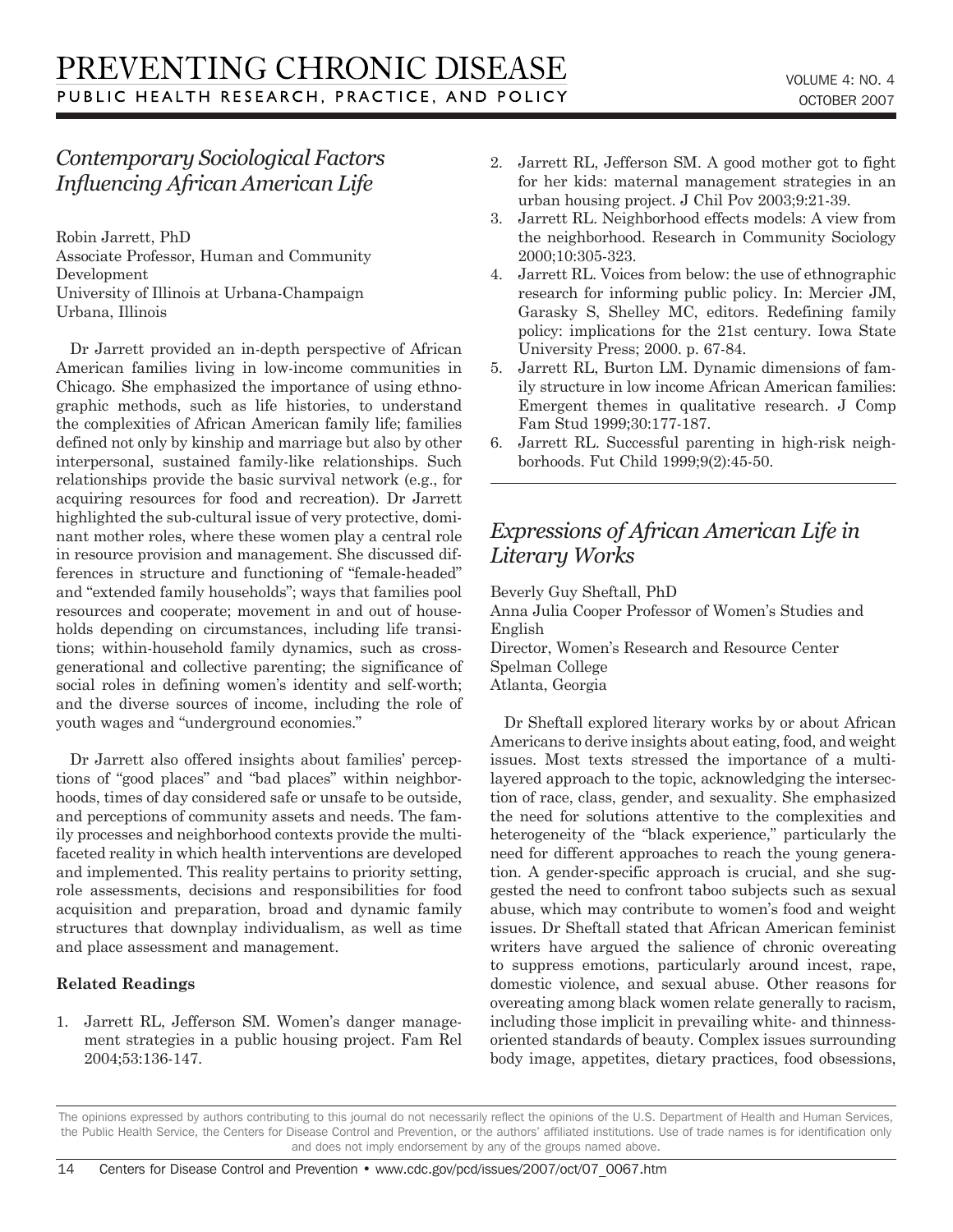emotional deprivations, and self-esteem related to physical appearance were readily identifiable in literature by and about black women. A clear message in the writings of African American women is a dearth of self-love. We need to better understand how this relates to unhealthy or seemingly self-destructive behaviors, including eating habits, food addiction, and food as a substitute for love. In terms of self-identity, Dr Sheftall argued that in literary works the social context for African American women includes dominant portraits of roles as cooks, for their own and others' families, making it nearly impossible to disconnect the notion of African American women from food. In fact, the variables that perpetuate overeating in black women are so entrenched that effectively addressing obesity requires profound social transformations. **Related Readings**

#### *African American Writers*

- 1. Brown R. Full-figured women fight back. Ebony 1990 March; 27-31.
- 2. Ferrell C. Eating confessions. Callaloo 1989;12(3):453- 64.
- 3. Hooks B. Sisters of the yam: black women and selfrecovery. Boston: South End Press; 1993.
- 4. Jordan J. Free flight. In: Passion: new poems, 1977- 1980. Boston: New Press; 1980.
- 5. Naylor G. Linden Hills. New York: Viking, 1985.
- 6. Powers R. Fat is a black woman's issue. Essence 1989 October; 75, 78, 134, 136.
- 7. Walker A. Meridian. New York: Simon & Schuster, 1976.
- 8. Avery B. Breathing life into ourselves: the evolution of the national black women's health project. Arnold G. Coming home: one black woman's journey to health and fitness. In: White E, editor. Black women's health book: speaking for ourselves. Seattle: Seal Press; 1990.
- 9. Witt D. What (n)ever happened to Aunt Jemima: eating disorders, fetal rights, and black female appetite in contemporary American culture. In: Wallace-Sanders K, editor. Skin deep: spirit strong: the black female body in American culture. Ann Arbor: University of Michigan Press; 2002.

### *Other Texts*

1. Bordo S. Unbearable weight: feminism, western culture, and the body. Berkeley: University of California Press; 1993.

- 2. Orbach S. Fat is a feminist issue: a self-help guide for compulsive eaters. New York: Berkeley-Paddington; 1978.
- 3. Thompson BW. A hunger so wide and deep: a multiracial view of women's eating problems. Minneapolis: University of Minnesota Press; 1994.
- 4. A way out of no way: eating problems among African-American, Latina, and white women. Gndr & Soc 1992;6(4):545-61.
- 5. Yancey A. Ain't like there's hunger. Kent: Imhotep Publishing, Inc; 2003. (Also published in Am J Prev Med. 2003;25[3Si]:1.)

# *Philosophical Underpinnings of African American Cultural Values*

Howard McGary, PhD Professor of Philosophy Rutgers University New Brunswick, New Jersey

Dr McGary offered a normative approach for considering obesity, involving the aesthetic, moral, religious, and social values in African American communities. He focused on loyalty, justice, and trust as they pertain to African American communities. Dr McGary traced these values primarily to ideas and traditions transmitted in families from slavery onward. For example, loyalty had important empirical consequences foremost for keeping family together and ensuring that the family was safe and protected. In reviewing the importance of justice, Dr McGary indicated that African Americans have traditionally linked justice to their struggle for freedom from slavery and, later, for civil rights. African Americans have therefore always viewed justice in terms of the rights of individuals *and* of groups, along the lines of political philosopher John Rawls. This view is different from the "consequentialist" approach of John Stuart Mills, which views just actions as those that bring the greatest happiness to the greatest number of people in society. Similarly, the importance of trustworthiness was linked to the need for people in politically oppressive or socially disadvantaged situations to be able to identify individuals or institutions on whom they could rely for protection from significant bodily, emotional, or economic harm. Against this background, Dr McGary

The opinions expressed by authors contributing to this journal do not necessarily reflect the opinions of the U.S. Department of Health and Human Services, the Public Health Service, the Centers for Disease Control and Prevention, or the authors' affiliated institutions. Use of trade names is for identification only and does not imply endorsement by any of the groups named above.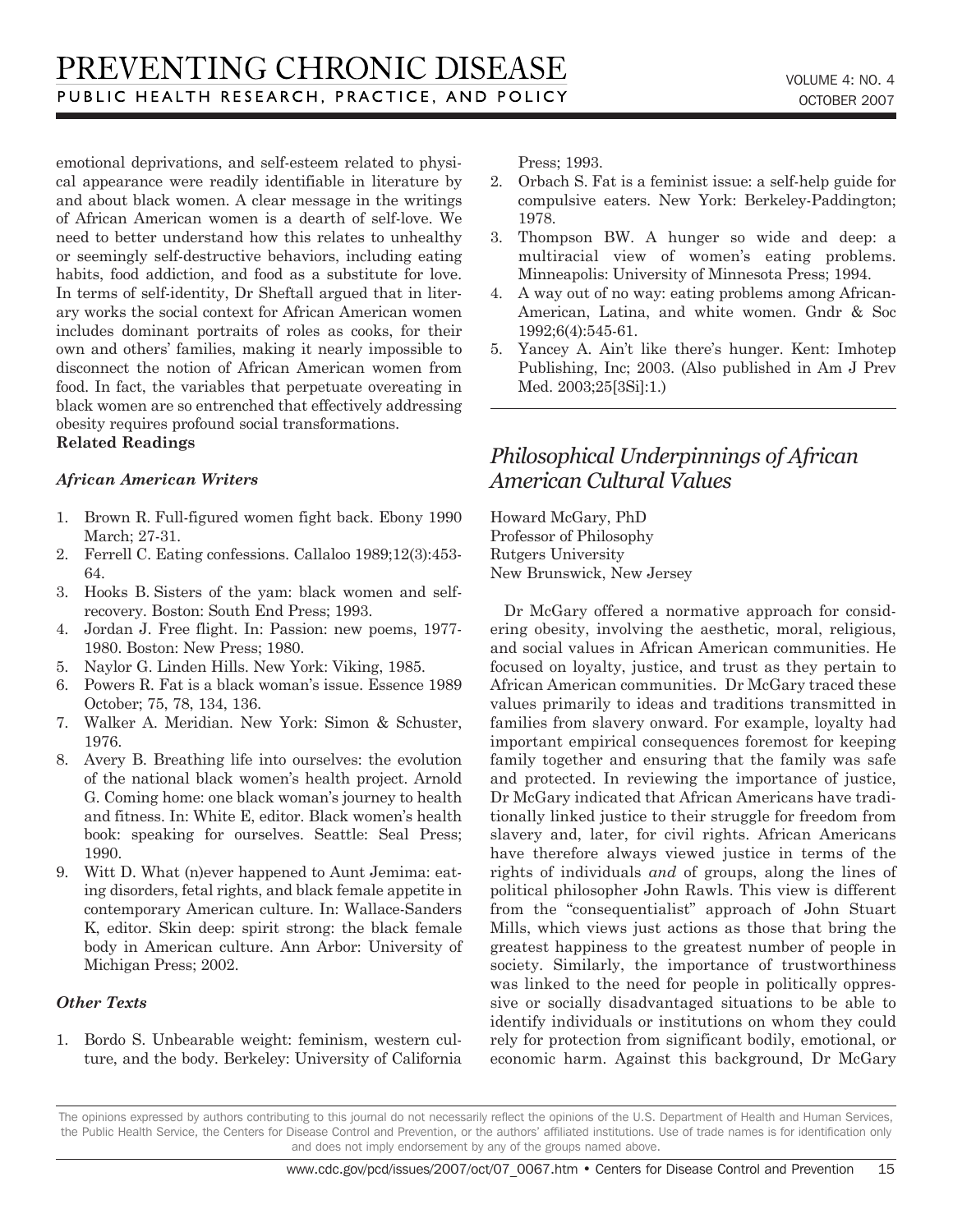explored the origins of mistrust of institutions by African Americans and paid special attention to the health care system and its professionals. He discussed the historical erosion of trust that African Americans experienced in the hands of the health care system during and long after slavery was abolished. This might explain why African Americans may fail to heed what many rational people would consider sound advice about adopting behaviors that could curb obesity. Dr McGary argued that the U.S. health care system is obliged to regain trustworthiness among clientele such as African Americans who might have legitimate reasons for distrust. This obligation is separate from the equally important duties of health care systems to treat everybody, including African Americans, fairly.

#### **Related Readings**

- 1. McGary H. Race and social justice. Malden: Blackwell Publishers; 1998.
- 2. Racial groups, distrust, and the distribution of health care. In: Rhodes R, Battin M, Silvers A, editors. Medicine and social justice. London: Oxford University Press: 2002. p. 212-223.
- 3. Distrust, distributive justice, and health care. Mt Sinai J Med 1999;66(4):236-240.
- 4. McGary H. Distrust, Social justice, and health care. Mt Sinai J Med 1999;66(4):236-40.

# *The Collective Psyche of African Americans*

Linda James Myers, PhD Associate Professor, African American and African Studies and Psychology Ohio State University Columbus, Ohio

Dr Myers discussed the importance of culture, particularly cultural deep structure, the uniqueness of the experience of African American people, and approaches to achieving optimal health in African Americans. Describing African American cultural assets and African cultural traditions and values, Dr Myers explored the need to overcome multi-generational experiences that have contributed to psychological trauma and "menticide" (defined as the systematic destruction of a people's mind and culture). Her work develops a corrective "optimization process" to help African Americans regain a cultural grounding, consequently enabling them to understand their intrinsic worth. This process directly opposes the socialization African Americans receive in the dominant American culture that indoctrinates human beings into valuing external criteria — how they look, where they live, their income, and their position. Dr Myers also posited the possibility of *positive* outcomes from long-term adversity among African Americans, including the development of highly refined capacities for critically self-reflective and introspective thinking regarding coping in American society and substantial internal fortitude and resilience to survive, and in some cases flourish, under extremely disadvantageous circumstances. These qualities could be leveraged in favor of optimizing psychological and physical health and wellbeing in African American communities.

#### **Related Readings**

- 1. Myers LJ. Understanding an Afrocentric worldview. Introduction to an optimal psychology. 1993. www. optimalpyschology.net
- 2. Myers LJ. The deep structure of culture. Relevance of traditional African culture in contemporary African life. In: Hamlet JD, editor. Afrocentric visions: studies in culture and communication. Thousand Oaks (CA): Sage; 1999. p. 3-14.
- 3. Montgomery DE, Fine MA, James Myers L. The development and validation of an instrument to assess an optimal Afrocentric world view. J Blk Psych. Special Issue: Incorporating an African world view into psychology. 1990:17(1):37-54.
- 4. Fine MA, Schwebel AI, James Myers L. Family stability in Black families: Values underlying three different perspectives. J Comp Fam Stud 1987; 18(1):1-23.
- 5. Constantine MG, Donnely PC, James Myers L. Collective self-esteem and Africultural coping styles in African American adolescents. J Blk Stud.2002;32(6):698-710.

# *Influence of Media and Marketing*

Jerome Williams, PhD

F. J. Heyne Centennial Professor in Communication The University of Texas at Austin Austin, Texas

Any effort to address determinants of obesity will encoun-

The opinions expressed by authors contributing to this journal do not necessarily reflect the opinions of the U.S. Department of Health and Human Services, the Public Health Service, the Centers for Disease Control and Prevention, or the authors' affiliated institutions. Use of trade names is for identification only and does not imply endorsement by any of the groups named above.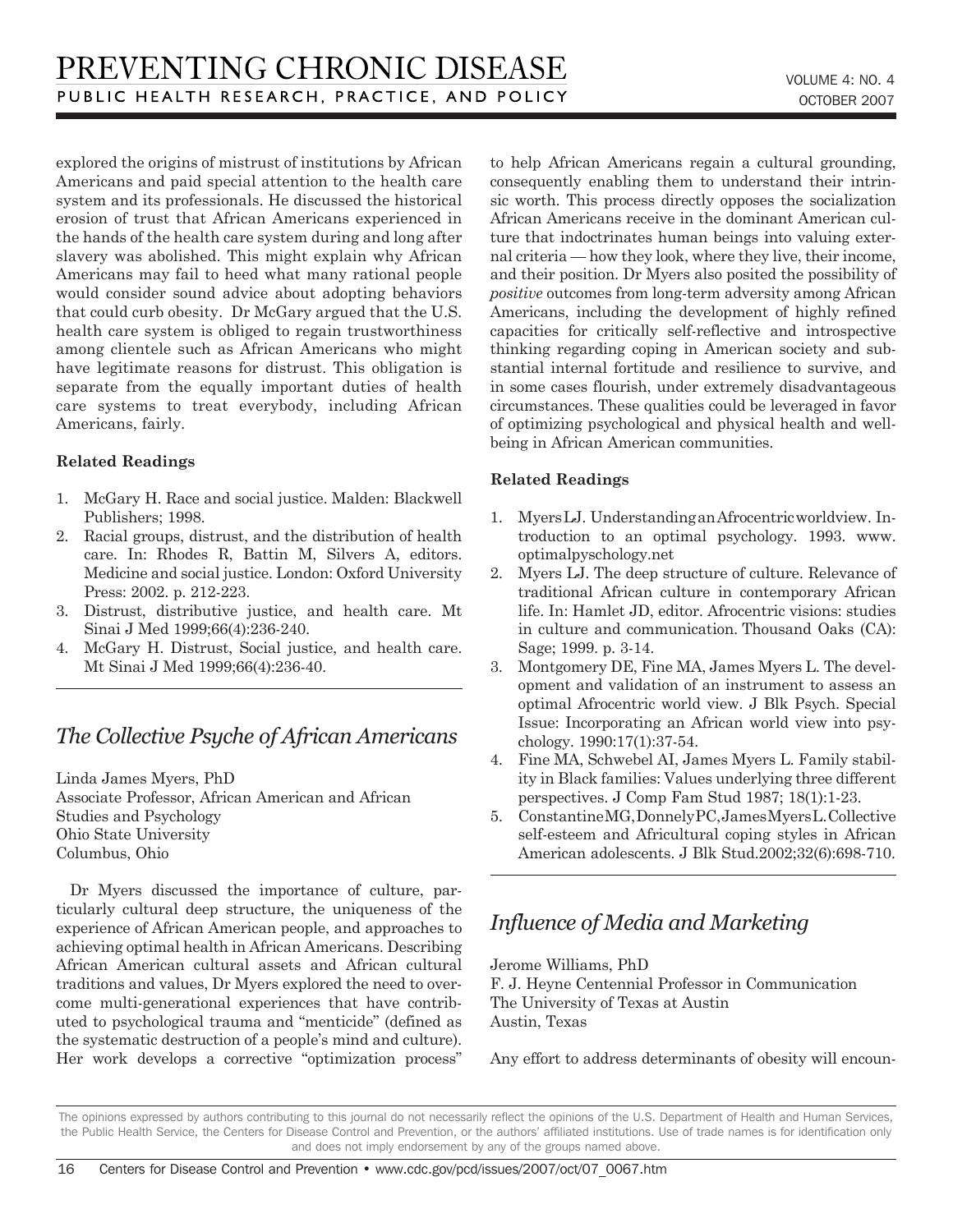ter marketing issues. Dr Williams clarified his perspective as one of helping people outside marketing understand how marketers think. His data and graphical presentation of advertisements strongly suggested that consumption and marketing of soft drinks and less healthful foods are important foci for research on weight control among African Americans. His investigative methods include market research designed to study consumption patterns, use of supermarket scanner data to identify food purchasing patterns, and content analysis of advertising, television shows, and movies. He emphasized that trying to convince marketers to use different, more healthconscious principles is a daunting challenge. One encounters the "chicken and egg" problem when trying to assign responsibility to marketers for adverse food and beverage consumption patterns. Companies assert that they market in ways that provide what consumers want, as a basic tenet of profit making. Public health professionals may attempt to show that healthier consumers are more profitable than unhealthy ones and that for marketers to help shape consumer preferences by creatively and aggressively marketing healthier product lines is good for business. Dr Williams felt that the most fruitful approach would be trying to understand and change African Americans' attitudes about what is in their best interests, to influence demand curves so that marketers would have to react accordingly. However, he acknowledged that commercial markets have far more resources at their disposal to perpetuate current practices than do public health professionals to shift demand variables. He cited market research indicating that African Americans and Latinos consume carbonated beverages (regular soft drinks; data for diet soft drinks show underconsumption by African Americans and Latinos relative to whites) at significantly greater rates than the general population and in certain geographic market areas account for 60% to 70% of demand. Hence, it is not surprising that there are proportionately more soft-drink advertisements on television shows that have a high African American audience. The same reasoning and types of evidence are available for food more generally, including fast food. Furthermore, in addition to commercial promotions of various foods in conventional form, the balance of foods portrayed in movies does not coincide at all with dietary recommendations. African Americans portrayed in television shows and movies geared to black audiences seem heavier on average. These lines of research are at an embryonic stage but should be pursued more substantively.

### **Related Readings**

- 1. Moore DJ, Williams JD, Qualls WJ. Target marketing of tobacco and alcohol-related products to ethnic minority groups in the United States. Ethn Dis 1996 Winter-Spring;6(1-2):83-98.
- 2. Williams JD, Tharp MC. African Americans: ethnic roots, cultural diversity. In: Tharp MC. Marketing and consumer identity in multicultural America. Thousand Oaks (CA): Sage; 2001.
- 3. Williams JD, Lee WN, Haughtvelt CP. Diversity in advertising: broadening the scope of research directions. Mahwah (NJ): Laurence Erlbaum Assocs; 2004.
- 4. Harris AMG, Henderson GR, Williams JD. Courting customers: assessing consumer racial profiling and other marketplace discrimination. J Pub Pol Mktg 2005;24:163-171.
- 5. Grier SA, Brumbaugh AM. Noticing cultural differences: ad meanings created by target and non-target markets. J Advertising 1999;Spring;79-93.
- 6. Aaker JL, Brumbaugh AM, Grier SA. Nontarget markets and viewer distinctiveness: the impact of target marketing on advertising. J Consum Psychol 2000;9:127-40.
- 7. Tirodkar MA, Jain A. Food messages on African American television shows. Am J Public Hlth 2003;93(3):439-41.
- 8. Henderson VR, Kelly B. Food Advertising in the age of obesity: content analysis of food advertising on general market and African American television. J Nutr Ed Behv 2005;37(4):191-96.
- 9. Williams, JD, Kumanyika S. Is social marketing an effective tool to reduce health disparities? Soc Mar Q 2002;VIII(4):14-31.

# *Impact of the Economy/Economics*

Adam Drewnowski, PhD Professor, Epidemiology and Medicine Director, Food Intake Science Program University of Washington Seattle, Washington

Food economics — the relative price structure of different types of food — influence food intake and weight and put people in low-income communities at a disadvantage with respect to food purchases. Dr Adam Drewnowski

The opinions expressed by authors contributing to this journal do not necessarily reflect the opinions of the U.S. Department of Health and Human Services, the Public Health Service, the Centers for Disease Control and Prevention, or the authors' affiliated institutions. Use of trade names is for identification only and does not imply endorsement by any of the groups named above.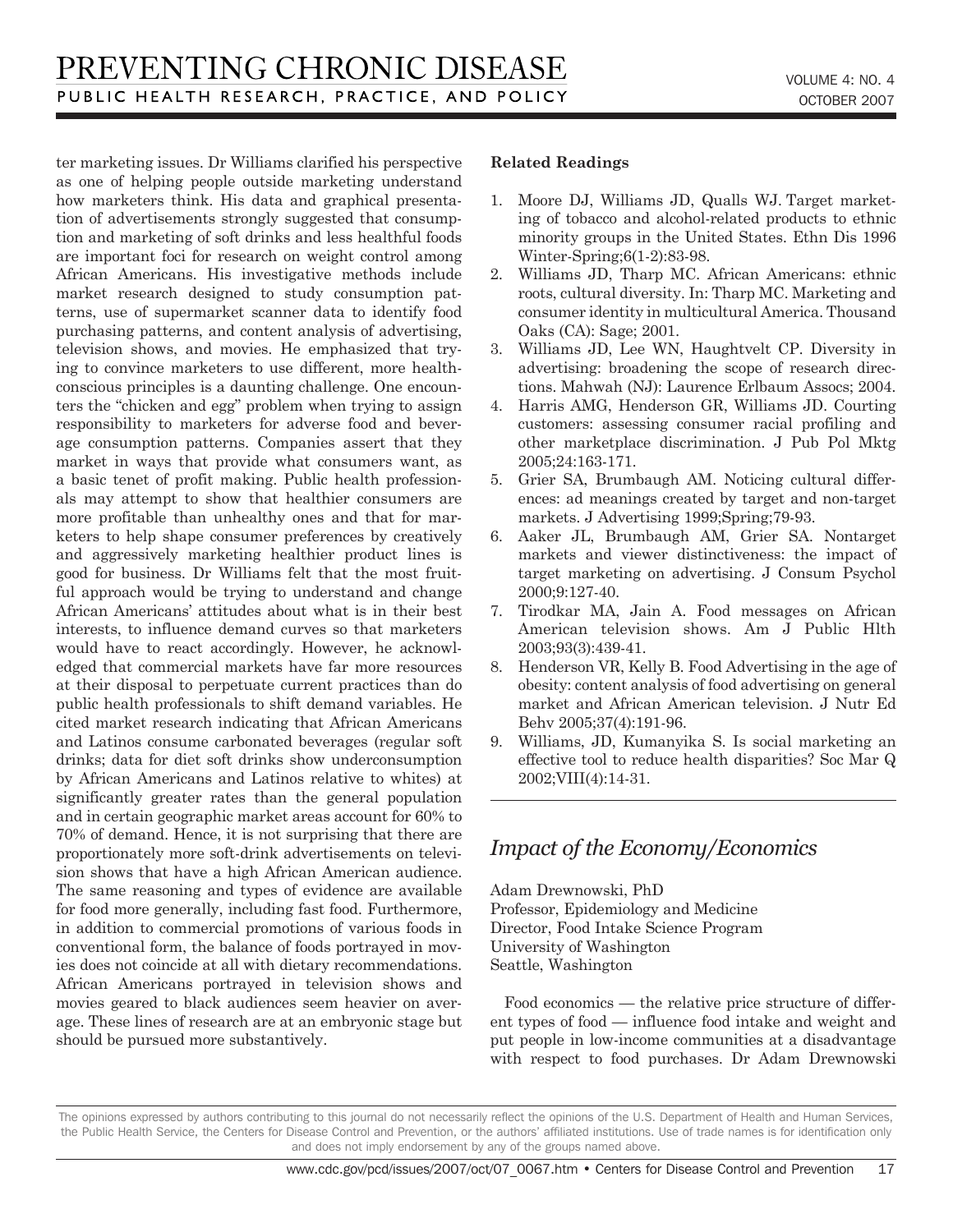demonstrated that income limitations influence the sources of calories, or the types of foods people buy. Contrary to the longstanding view that healthy diets were merely a matter of personal responsibility, it is now recognized that individual food choices are adversely affected when the environment offers abundant inexpensive, calorically dense foods that are convenient and are good tasting, but unhealthy — although whether one can actually consume a healthful diet at low cost continues to be controversial. Dr Drewnowski's analyses show that dietary quality is higher and obesity prevalence lower at higher levels of various indices of income or wealth. The link between socioeconomic status and obesity may, therefore, be mediated by factors such as unequal access to healthy diets. As resources diminish and people minimize food costs, they may substitute less expensive for more expensive foods within a given category to maintain their caloric intake: canned tuna for salmon; bologna for steak; apples for strawberries. When resources diminish still further, certain foods may be abandoned because they are simply too expensive. What remains are refined grains, added sugars, and added fats, because they are the cheapest foods. Economic and physiological factors work together to promote overeating in that the cheapest foods are also high-fat or high-sugar foods that have an innate appeal to the human appetite. These foods may also have less satiating power and are, therefore, too easily overeaten. This leads to a paradox in which people who are trying to save money on food actually end up eating more.

Dr Drewnowski noted that these economic variables are linked to agricultural policies such as food subsidies that depress the cost of fat and sugar and, therefore, the cost of high-fat, high-sugar foods. The Thrifty Food Plan — the market basket model that determines minimum income needed to support an adequate diet — is another policy for which the underlying assumptions are probably unrealistic and simplistic with respect to how low-income families may function (e.g., the time or willingness to prepare foods from more affordable basic ingredients, the spending priorities and cycles of low-income households [e.g., spending more when Food Stamp funds are received and then cutting back later in the month]).

Noting that economic factors include marketing patterns that result in a dearth of supermarkets and surfeit of high-fat and high-sugar foods in low-income and minority communities, Dr Drewnowski advocated for research related to neighborhood food environments, although with a much broader perspective and finer level of detail than has been the case to date. Local economic issues such as how food production, retail marketing, and restaurant industries are linked to the livelihoods of African American communities and families should be considered. Other issues include the type and pricing of foods in different neighborhoods relative to purchasing power, attitudes, and preferences of consumers (e.g., about what constitutes a healthful diet, brand preferences or perceptions that link certain food types to social status, healthfulness), implications of various policies that might be instituted, and food quality and safety issues. Studies might also investigate how changes in economic status (e.g., linked to community development programs) influence changes in what types of foods are available and purchased, and whether increased income leads to improved eating patterns without the addition of food intake-specific interventions.

#### **Related Readings**

- 1. Drewnowski A, Darmon N. The economics of obesity: dietary energy density and energy cost. Am J Clin Nutr 2005;82(1 Suppl):265S-273S.
- 2. Drewnowski A, Darmon N. Food choices and diet costs: an economic analysis. J Nutr 2005;135(4):900- 4.
- 3. Drewnowski A. Obesity and the food environment: dietary energy density and diet costs. Am J Prev Med 2004;27(3 Suppl):154-62.
- 4. Drewnowski A, Darmon N, Briend A. Replacing fats and sweets with vegetables and fruits — a question of cost. Am J Public Health 2004;94:1555-9.
- 5. Drewnowski A, Specter SE. Poverty and obesity: the role of energy density and energy costs. Am J Clin Nutr 2004;79:6-16.
- 6. Karp, RJ, Cheng C, Meyers AF. The appearance of discretionary income: influence on the prevalence of under- and over-food intake. Int J Equity Health 2005;4:10.

# *Impact of the Built Environment on Food Intake and Physical Activity*

Kristie Lancaster, PhD Assistant Professor, Department of Food Intake and Food Studies

New York University

The opinions expressed by authors contributing to this journal do not necessarily reflect the opinions of the U.S. Department of Health and Human Services, the Public Health Service, the Centers for Disease Control and Prevention, or the authors' affiliated institutions. Use of trade names is for identification only and does not imply endorsement by any of the groups named above.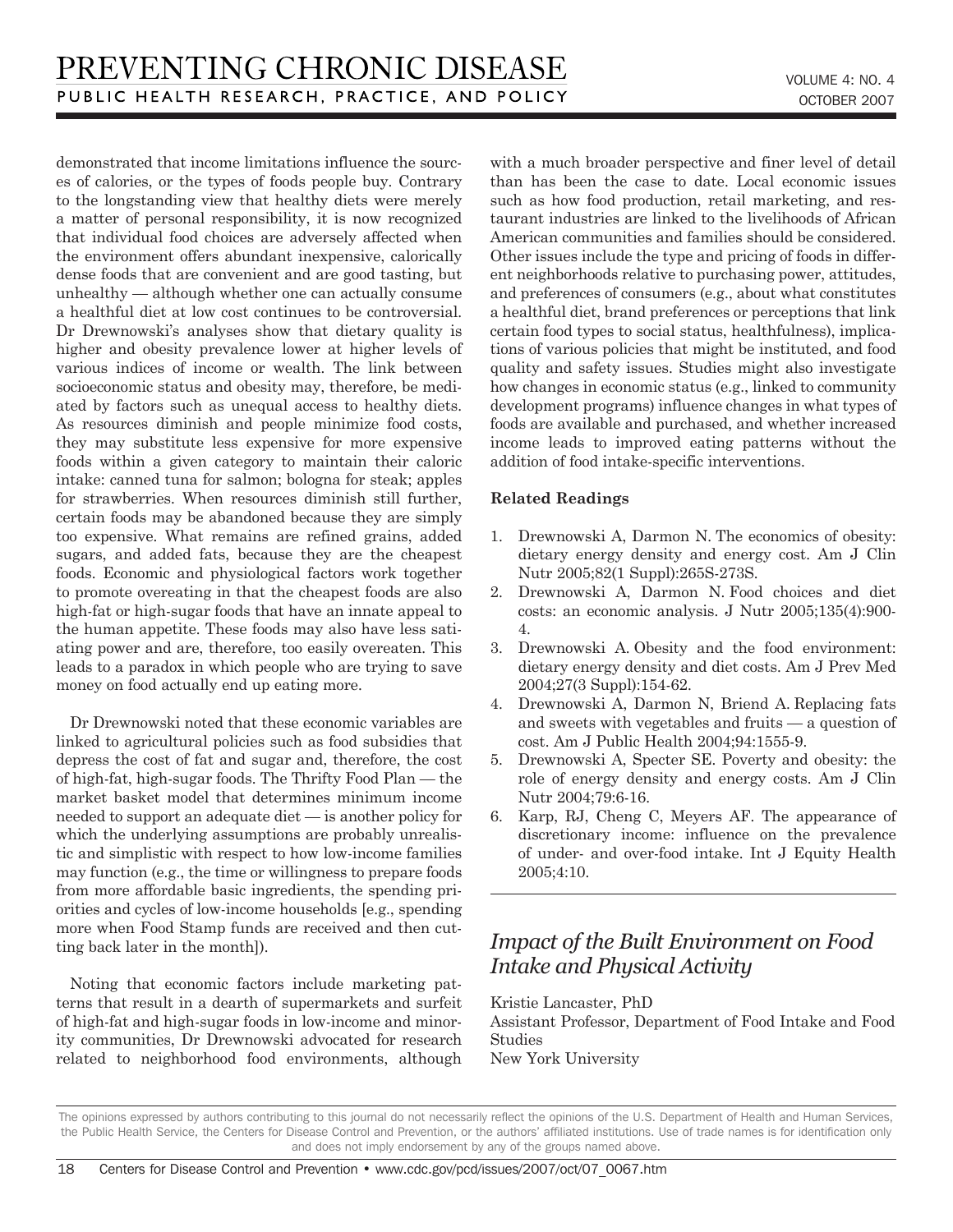New York, New York

Melicia Whitt-Glover, PhD Assistant Professor, Department of Public Health Sciences Wake Forest University School of Medicine Winston–Salem, North Carolina

Drs Kristie Lancaster and Melicia Whitt-Glover summarized current knowledge and potential future research directions related to built environment issues (i.e., buildings, transportation systems, community design with respect to land use, locations of businesses), as they inform the potential for achieving healthful weight in African American communities. Built environment issues are now a major focus of obesity research as the context that determines what options, challenges, and barriers exist for making and reinforcing food intake and physical activity choices.

Dr Lancaster discussed built environmental factors that may contribute to lower intake of recommended foods and nutrients among African Americans. She cited data indicating an association between a high prevalence of obesity in New York City neighborhoods and low reported fruit and vegetable intakes in those neighborhoods. Dr Lancaster collaborated on a study in which the availability in grocery stores of five foods recommended for people with diabetes was compared between a high income, primarily white neighborhood (New York City's Upper East Side) and the adjacent, low-income and primarily African American and Latino neighborhood (East Harlem). Their findings showed that East Harlem stores were significantly less likely to carry all five of the recommended items. A few studies, all except one of those that are relevant, have reported a positive association between availability of healthy foods in neighborhood stores and intake of those foods by people who lived in the neighborhood.

Dr Whitt-Glover reviewed evidence on how the ability to engage in physical activity may be influenced by factors in the physical environment. Aspects of the natural environment (e.g., hills, weather, scenery) clearly influence outdoor activity. However, built environments are also influential through many variables common in urban, inner city communities: heavy traffic, lack of street lights, high crime, or other threats to personal safety, although urban areas are generally more walkable in other respects. Higher levels of physical activity are associated with variables more common in suburban areas and areas with smaller black populations: access to facilities (both perceived and actual) for physical activity/exercise, satisfaction with facilities, presence of sidewalks/foot paths (e.g., parks, green spaces, bike paths and lanes, mixed land use [e.g., a mix of residential and commercial destinations]). Several studies have noted that of all environmental concerns, lack of safety as a deterrent to engaging in physical activity, particularly walking, was most salient among black women compared to women of other racial and ethnic groups.

#### **Related Readings**

- 1. Edmonds J, Baranowski T, Baranowski J, Cullen KW, Myres D. Ecological and socioeconomic correlates of fruit, juice, and vegetable consumption among African-American boys. Prev Med 2001;32(6):476-81.
- 2. Eyler AA, Matson-Koffman D, Young DR, Wilcox S, Wilbur J, Thompson JL, et al. Quantitative study of correlates of physical activity in women from diverse racial/ethnic groups: The Women's Cardiovascular Health Network Project — summary and conclusions. Am J Prev Med 2003;25(3 Suppl 1):93-103.
- 3. Fisher BD, Strogatz DS. Community measures of lowfat milk consumption: comparing store shelves with households. Am J Public Health 1999;89(2):235-7.
- 4. Horowitz CR, Colson KA, Hebert PL, Lancaster K. Barriers to buying healthy foods for people with diabetes: evidence of environmental disparities. Am J Public Health 2004;94(9):1549-54.
- 5. Humpel N, Owen N, Leslie E. Environmental factors associated with adult's participation in physical activity: a review. Am J Prev Med 2002 Apr;22(3):188-99.
- 6. Morland K, Wing S, Diez-Roux A, Poole C. Neighborhood characteristics associated with the location of food stores and food service places. Am J Prev Med 2002;22(1):23-9.
- 7. Morland K, Wing S, Diez-Roux A. The contextual effect of the local food environment on residents' diets: the atherosclerosis risk in communities study. Am J Public Health 2002;92(11):1761-7.
- 8. Sallis J, Owen N. Physical activity and behavioral medicine. Thousand Oaks (CA): Sage Publications, 1999.
- 9. Sloane DC, Diamant AL, Lewis LB, Yancey AK, Flynn G, Nascimento LM, et al. REACH Coalition of the African American Building a Legacy of Health Project. Improving the food intake resource environment for healthy living through community-based participatory

The opinions expressed by authors contributing to this journal do not necessarily reflect the opinions of the U.S. Department of Health and Human Services, the Public Health Service, the Centers for Disease Control and Prevention, or the authors' affiliated institutions. Use of trade names is for identification only and does not imply endorsement by any of the groups named above.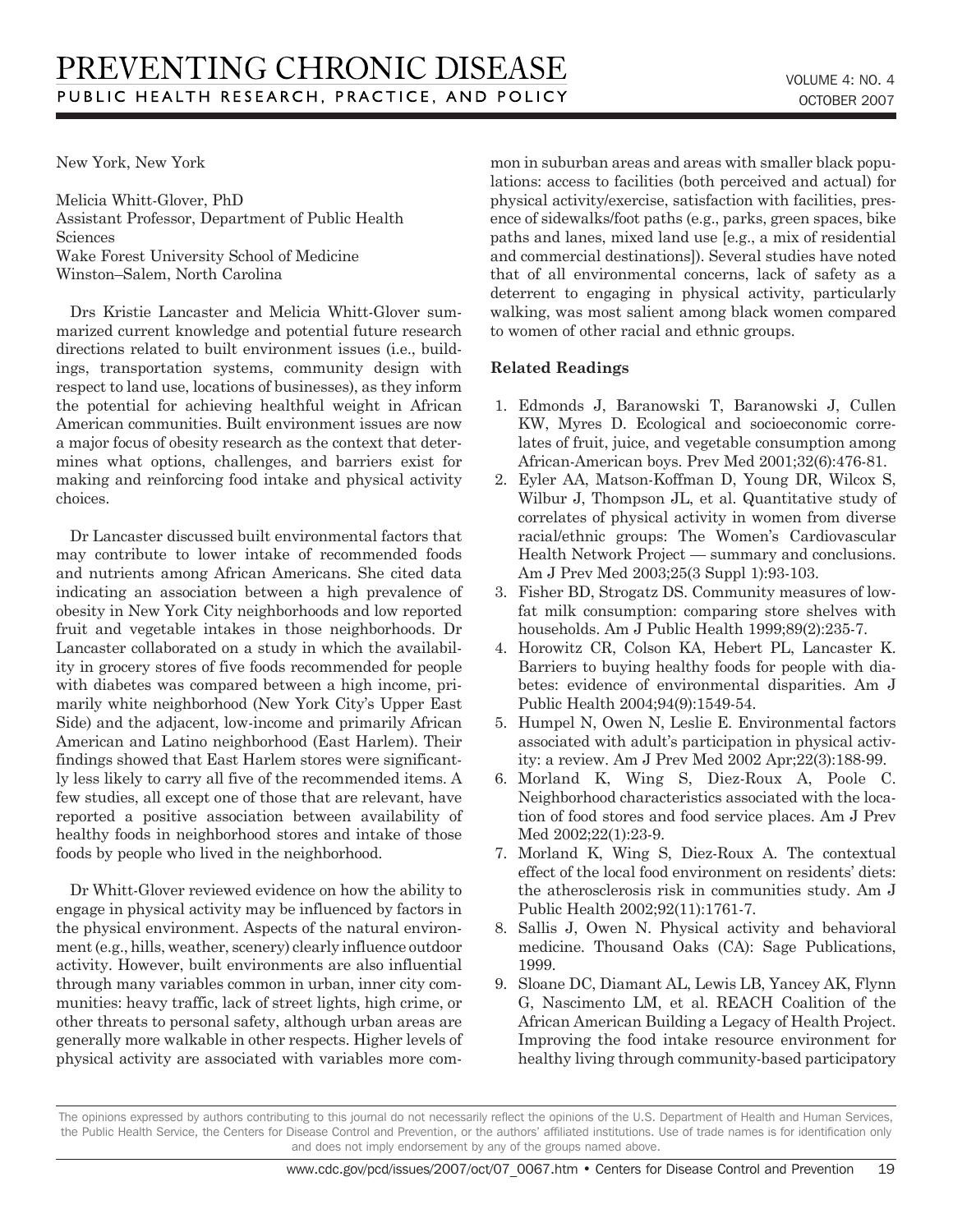research. J Gen Intern Med 2003;18(7):568-75.

- 10. Taylor WC, Poston WSC, Jones L, Kraft MK. Environmental Justice. Obesity, physical activity, and healthy eating. J Phys Act Health 2006;3, S1, S30-39.
- 11. Trost SG, Owen N, Bauman AE, Sallis JF, Brown W. Correlates of adults' participation in physical activity: review and update. Med Sci Sports Exerc 2002;34(12):1996-2001.
- 12. Wechsler H, Basch CE, Zybert P, Lantigua R, Shea S. The availability of low-fat milk in an inner-city Latino community: implications for food intake education. Am J Public Health 1995;85(12):1690-2.

# *Obesity Prevention and Treatment in African Americans*

Shiriki Kumanyika, PhD, MPH Professor of Epidemiology, Department of Biostatistics and Epidemiology Associate Dean for Health Promotion and Disease Prevention University of Pennsylvania School of Medicine Philadelphia, Pennsylvania

Dr Kumanyika reviewed the prevalence of obesity in African American adults and children, pointing out that a majority of the adult population and a substantial proportion of children and adolescents are either overweight or obese. Yet, there are relatively few well-conducted studies of weight loss in African Americans and there is no consensus about the best way to address obesity in African American communities. Various types of cultural adaptations have been attempted. She described approaches taken in relatively large randomized trials of obesity prevention or treatment in which African Americans were included, noting that these approaches may actually yield larger weight losses in African Americans than those observed in culturally adapted studies. There are many differences between the large efficacy trials and the culturally adapted studies that can account for this, and it is inappropriate to compare these types of studies directly. Nevertheless, the impression from a review of the literature is that cultural adaptation, as currently defined, is not sufficient for achieving the needed level of weight control in African American communities. More important, the possibility exists that no individually focused intervention will be effective while the food availability, physical activity access, and psychosocial or cultural context variables, discussed throughout the workshop, are biased toward excess caloric intake and inadequate caloric expenditure. Interventions should be at multiple levels and include environmental and policy approaches.

Dr Kumanyika noted the particular lack of obesity prevention and treatment studies in African American children. Working with children around weight issues is in many ways more complex than working with adults. Assuring proper growth and avoiding stigmatization are key concerns. A weight-centered approach that is potentially harmful to children's self-esteem and their attitudes about eating is discouraged in favor of a health-centered approach focusing on the whole child, physically, mentally, and socially. Further, to the extent that children are less autonomous than adults in their behavioral choices, the environmental component of interventions in children and adolescents takes on more obvious significance. This includes home, school, and community environments. Dance has been a popular component of programs for African American children. Strategies to reduce television watching may also be effective. Television watching, which is higher in African American than white children and associated with excess calorie consumption as well as physical inactivity, is a prime target for weight control in African American children.

Dr Kumanyika concluded that obesity in African American communities is pervasive and well documented in national data. In contrast, the amount of informative research on effective intervention approaches is extremely small. New types of intervention approaches should be developed and evaluated.

#### **Related Readings**

- 1. Ard JD, Carter-Edwards L, Svetkey LP. A new model for developing and executing culturally appropriate behavior modification clinical trials for African Americans. Ethn Dis 2003;13(2):279-85.
- 2. Ard JD, Durant RW, Edwards LC, Svetkey LP. Perceptions of African-American culture and implications for clinical trial design. Ethn Dis 2005;15(2):292-9.
- 3. Baskin ML, Ahluwalia HK, Resnicow K. Obesity intervention among African-American children and adolescents. Pediatr Clin North Am 2001;48(4):1027-39.
- 4. Blocker DE, Freudenberg N. Developing comprehen-

The opinions expressed by authors contributing to this journal do not necessarily reflect the opinions of the U.S. Department of Health and Human Services, the Public Health Service, the Centers for Disease Control and Prevention, or the authors' affiliated institutions. Use of trade names is for identification only and does not imply endorsement by any of the groups named above.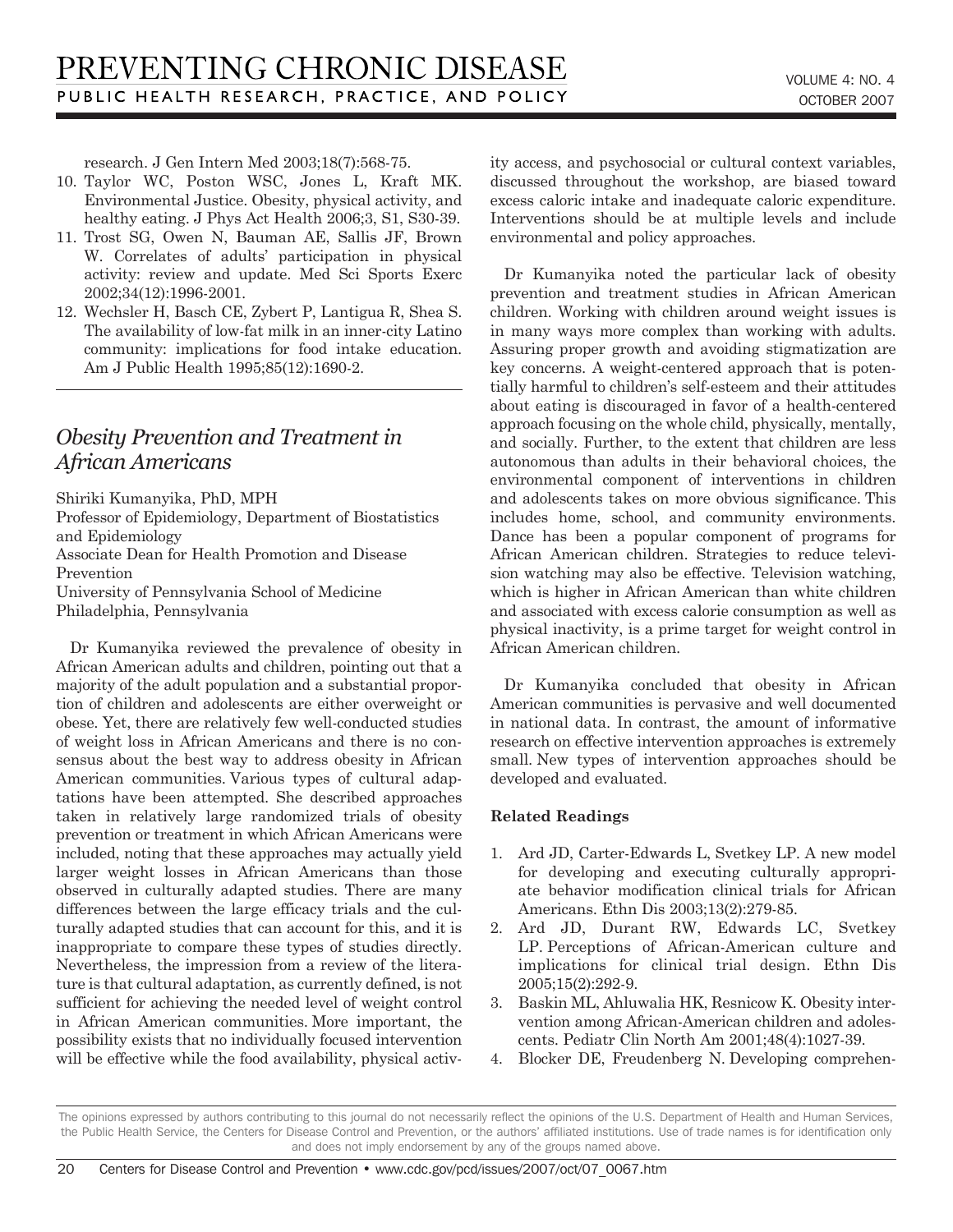sive approaches to prevention and control of obesity among low-income, urban, African-American women. J Am Med Womens Assoc 2001;56(2):59-64.

- 5. Bronner Y, Boyington JE. Developing weight loss interventions for African-American women: elements of successful models. J Natl Med Assoc 2002;94(4):224- 35.
- 6. Crawford PB, Story M, Wang MC, Ritchie LD, Sabry ZI. Ethnic issues in the epidemiology of childhood obesity. Pediatr Clin North Am 2001;48(4):855-78.
- 7. Kumanyika SK, Morssink C, Agurs T. Models for dietary and weight change in African-American women: identifying cultural components. Ethn Dis 1992;2(2):166-75.
- 8. Kumanyika SK. Obesity treatment in minorities. In: Wadden TA, Stunkard AJ, eds. Handbook of obesity treatment. New York: Guilford Publications, Inc.; 2002. p. 416-446.
- 9. Yancey AK, Kumanyika SK, Ponce NA, McCarthy WJ, Fielding JE, Leslie JP, et al. Population-based interventions engaging communities of color in healthy eating and active living: a review. Prev Chronic Dis 2004;1(1):A09. Epub 2003 Dec 15.

### *Community Perspectives*

Margaret Grayson Board Chairperson The Southeast Missouri Community Partners for Progress, Inc Sikeston, Missouri

Anna Huff Project Director Mid-Delta Community Consortium of the Arkansas Rural Development Network West Helena, Arkansas

The culminating activities of the workshop focused on clarifying research needs and perspectives. The tone was set by two presenters — Ms Margaret Grayson and Ms Anna Huff — who have been involved in community-based participatory research (CBPR). CBPR is "a collaborative research approach . . . designed to ensure and establish structures for participation by communities affected by the issue being studied, representative organizations, and researchers in all aspects of the research process, to improve health and well-being through taking action, including social change" (from Visnawathan et al, 2004). Inherent in CBPR are principles of co-learning and reciprocal transfer of expertise by all partners in the research, power-sharing in matters of decision-making, and mutual ownership of research processes and products. A recent review of 60 CBPR studies concluded that the level of community involvement "varied greatly," with 19 of 60 (32%) reporting shared funding, while community involvement mainly took the form of advisory committees, though there were some examples of communities as equal partners. One important finding, underscored by the presentations in this session, was that community involvement could enhance the research quality by improving relevance, participant recruitment, research methodology and dissemination, descriptive measures, and study outcomes.

These presentations demonstrated the importance of having direct accounts of CBPR by community partners as well as the more typical authorship by the academic partners. The importance of trust and respect among investigators and selected community members are key components for successful implementation of any communitybased research. The ideal is for academic researchers to recognize community partners as equal partners, providing for respect and mutual benefit for community as well as university-based researchers, and for discussion of how the community at large will benefit from the project. Community-based interventions should be broad-based and include multiple components addressing the needs of different segments of the community and different stages in the life course. *Action research* is important both as a product of CBPR and a valued benefit to communities. Communities are "tired of being researched and studied and nothing happens" to improve the lives of community members.

The presenters stressed the importance of several aspects of adherence to CBPR principles. Power-sharing, shared decision-making, and community ownership are highly valued features of CBPR and should not be compromised if the intent is to foster long-term relationships between research partners. Respect for the knowledge of communities should be recognizable, as demonstrated through opportunities for partners from outside the community to hear the voices of community members, through a culture of co-learning where all partners can both learn and teach each other, and through direct research funding to community partners. Communities should be directly

The opinions expressed by authors contributing to this journal do not necessarily reflect the opinions of the U.S. Department of Health and Human Services, the Public Health Service, the Centers for Disease Control and Prevention, or the authors' affiliated institutions. Use of trade names is for identification only and does not imply endorsement by any of the groups named above.